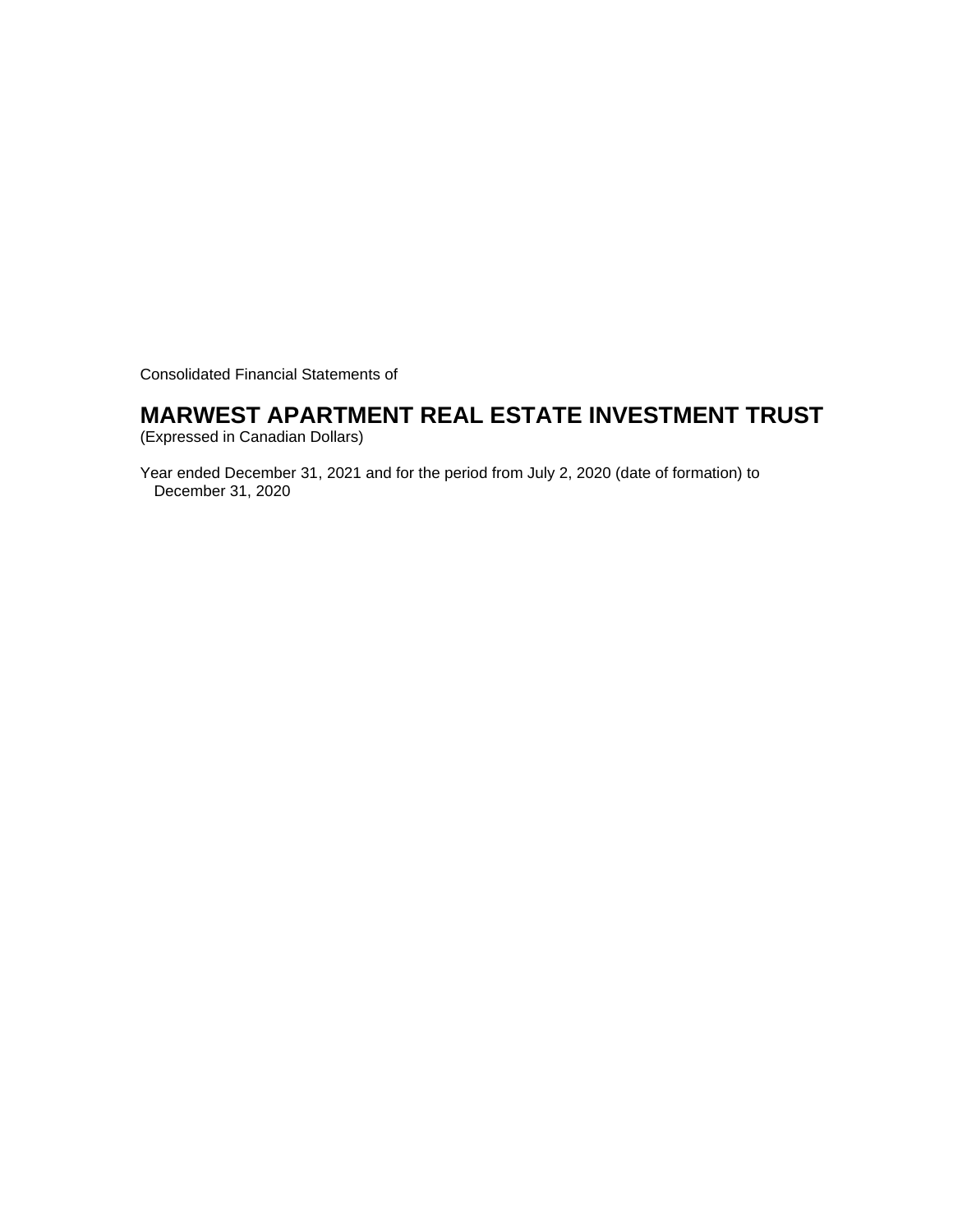

KPMG LLP 1900 - 360 Main Street Winnipeg MB R3C 3Z3

Telephone (204) 957-1770 Fax (204) 957-0808 www.kpmg.ca

## **INDEPENDENT AUDITORS' REPORT**

To the Unitholders of Marwest Apartment Real Estate Investment Trust

### *Opinion*

We have audited the consolidated financial statements of Marwest Apartment Real Estate Investment Trust (the "REIT"), which comprise the:

- consolidated statements of financial position as at December 31, 2021 and 2020;
- consolidated statements of income (loss) and comprehensive income (loss) for the year ended December 31, 2021 and for the period from July 2, 2020 (date of formation) to December 31, 2020;
- consolidated statements of changes in unitholders' equity for the year ended December 31, 2021 and for the period from July 2, 2020 (date of formation) to December 31, 2020;
- consolidated statements of cash flows for the year ended December 31, 2021 and for the period from July 2, 2020 (date of formation) to December 31, 2020; and
- notes to the consolidated financial statements, including a summary of significant accounting policies (hereinafter referred to as the "financial statements").

In our opinion, the accompanying financial statements present fairly, in all material respects, the consolidated financial position of the REIT as at December 31, 2021 and 2020, and its consolidated financial performance and its consolidated cash flows for the year ended December 31, 2021 and for the period from July 2, 2020 (date of formation) to December 31, 2020, in accordance with International Financial Reporting Standards (IFRS).

### *Basis for Opinion*

We conducted our audit in accordance with Canadian generally accepted auditing standards. Our responsibilities under those standards are further described in the *Auditors' Responsibilities for the Audit of the Financial Statements* section of our auditors' report.

We are independent of the REIT in accordance with the ethical requirements that are relevant to our audit of the financial statements in Canada and we have fulfilled our other ethical responsibilities in accordance with these requirements.

We believe that the audit evidence we have obtained is sufficient and appropriate to provide a basis for our opinion.

### *Other Information*

Management is responsible for the other information. Other information comprises:

 the information included in the Management's Discussion and Analysis filed with the relevant Canadian Securities Commissions.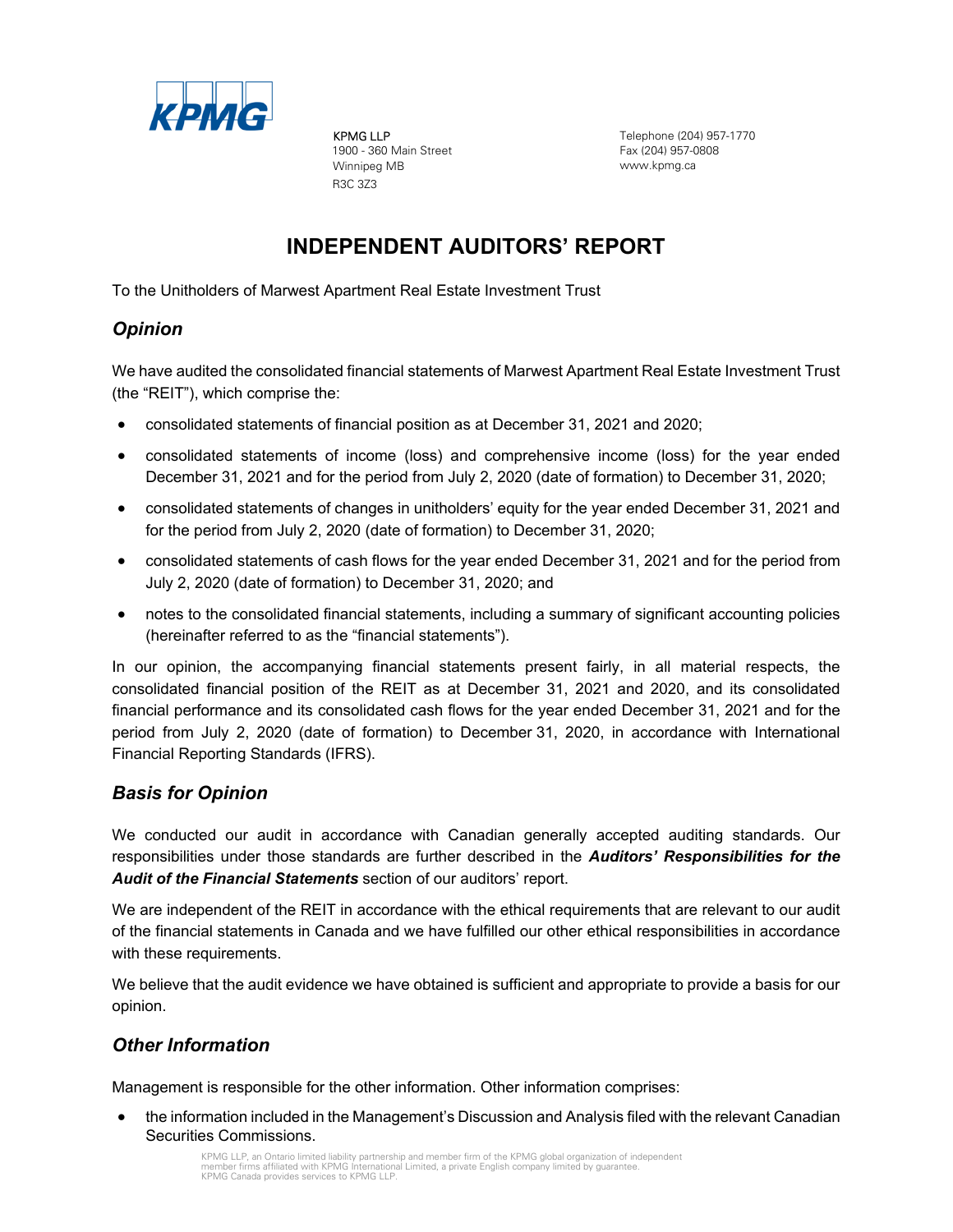

Our opinion on the financial statements does not cover the other information and we do not and will not express any form of assurance conclusion thereon.

In connection with our audit of the financial statements, our responsibility is to read the other information identified above and, in doing so, consider whether the other information is materially inconsistent with the financial statements or our knowledge obtained in the audit and remain alert for indications that the other information appears to be materially misstated.

We obtained the Management's Discussion and Analysis to be filed with the relevant Canadian Securities Commissions as at the date of this auditors' report. If, based on the work we have performed on this other information, we conclude that there is a material misstatement of this other information, we are required to report that fact in the auditors' report. We have nothing to report in this regard.

### *Responsibilities of Management and Those Charged with Governance for the Financial Statements*

Management is responsible for the preparation and fair presentation of the financial statements in accordance with IFRS, and for such internal control as management determines is necessary to enable the preparation of financial statements that are free from material misstatement, whether due to fraud or error.

In preparing the financial statements, management is responsible for assessing the REIT's ability to continue as a going concern, disclosing as applicable, matters related to going concern and using the going concern basis of accounting unless management either intends to liquidate the REIT or to cease operations, or has no realistic alternative but to do so.

Those charged with governance are responsible for overseeing the REIT's financial reporting process.

### *Auditors' Responsibilities for the Audit of the Financial Statements*

Our objectives are to obtain reasonable assurance about whether the financial statements as a whole are free from material misstatement, whether due to fraud or error, and to issue an auditors' report that includes our opinion.

Reasonable assurance is a high level of assurance, but is not a guarantee that an audit conducted in accordance with Canadian generally accepted auditing standards will always detect a material misstatement when it exists.

Misstatements can arise from fraud or error and are considered material if, individually or in the aggregate, they could reasonably be expected to influence the economic decisions of users taken on the basis of the financial statements.

As part of an audit in accordance with Canadian generally accepted auditing standards, we exercise professional judgment and maintain professional skepticism throughout the audit.

We also:

 Identify and assess the risks of material misstatement of the financial statements, whether due to fraud or error, design and perform audit procedures responsive to those risks, and obtain audit evidence that is sufficient and appropriate to provide a basis for our opinion.

The risk of not detecting a material misstatement resulting from fraud is higher than for one resulting from error, as fraud may involve collusion, forgery, intentional omissions, misrepresentations, or the override of internal control.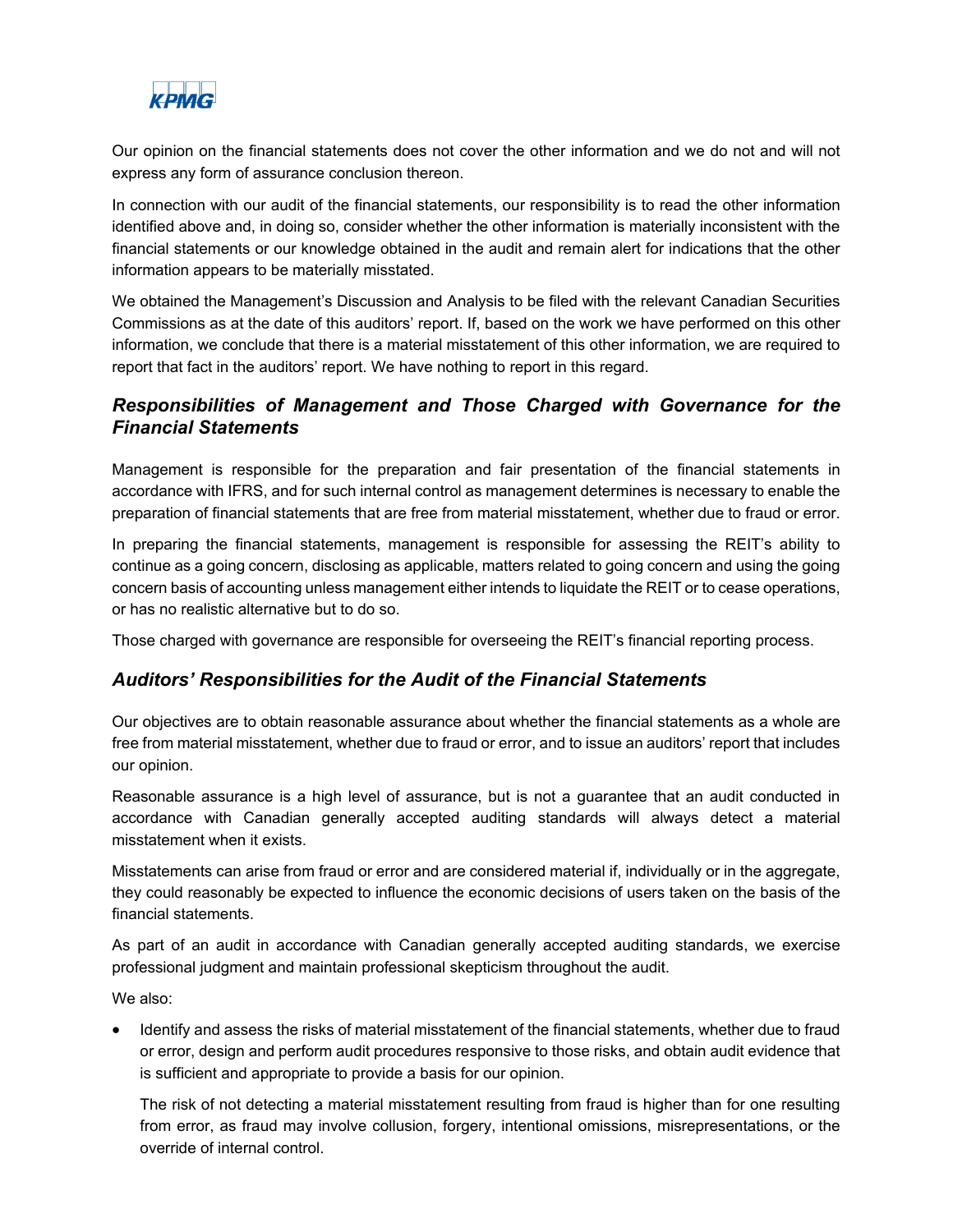

- Obtain an understanding of internal control relevant to the audit in order to design audit procedures that are appropriate in the circumstances, but not for the purpose of expressing an opinion on the effectiveness of the REIT's internal control.
- Evaluate the appropriateness of accounting policies used and the reasonableness of accounting estimates and related disclosures made by management.
- Conclude on the appropriateness of management's use of the going concern basis of accounting and, based on the audit evidence obtained, whether a material uncertainty exists related to events or conditions that may cast significant doubt on the REIT's ability to continue as a going concern. If we conclude that a material uncertainty exists, we are required to draw attention in our auditors' report to the related disclosures in the financial statements or, if such disclosures are inadequate, to modify our opinion. Our conclusions are based on the audit evidence obtained up to the date of our auditors' report. However, future events or conditions may cause the REIT to cease to continue as a going concern.
- Evaluate the overall presentation, structure and content of the financial statements, including the disclosures, and whether the financial statements represent the underlying transactions and events in a manner that achieves fair presentation.
- Communicate with those charged with governance regarding, among other matters, the planned scope and timing of the audit and significant audit findings, including any significant deficiencies in internal control that we identify during our audit.
- Obtain sufficient appropriate audit evidence regarding the financial information of the entities or business activities within the group entity to express an opinion on the financial statements. We are responsible for the direction, supervision and performance of the group audit. We remain solely responsible for our audit opinion.

 $KPMS$   $\mu P$ 

Chartered Professional Accountants

The engagement partner on the audit resulting in this auditors' report is Austin Abas.

Winnipeg, Canada March 15, 2022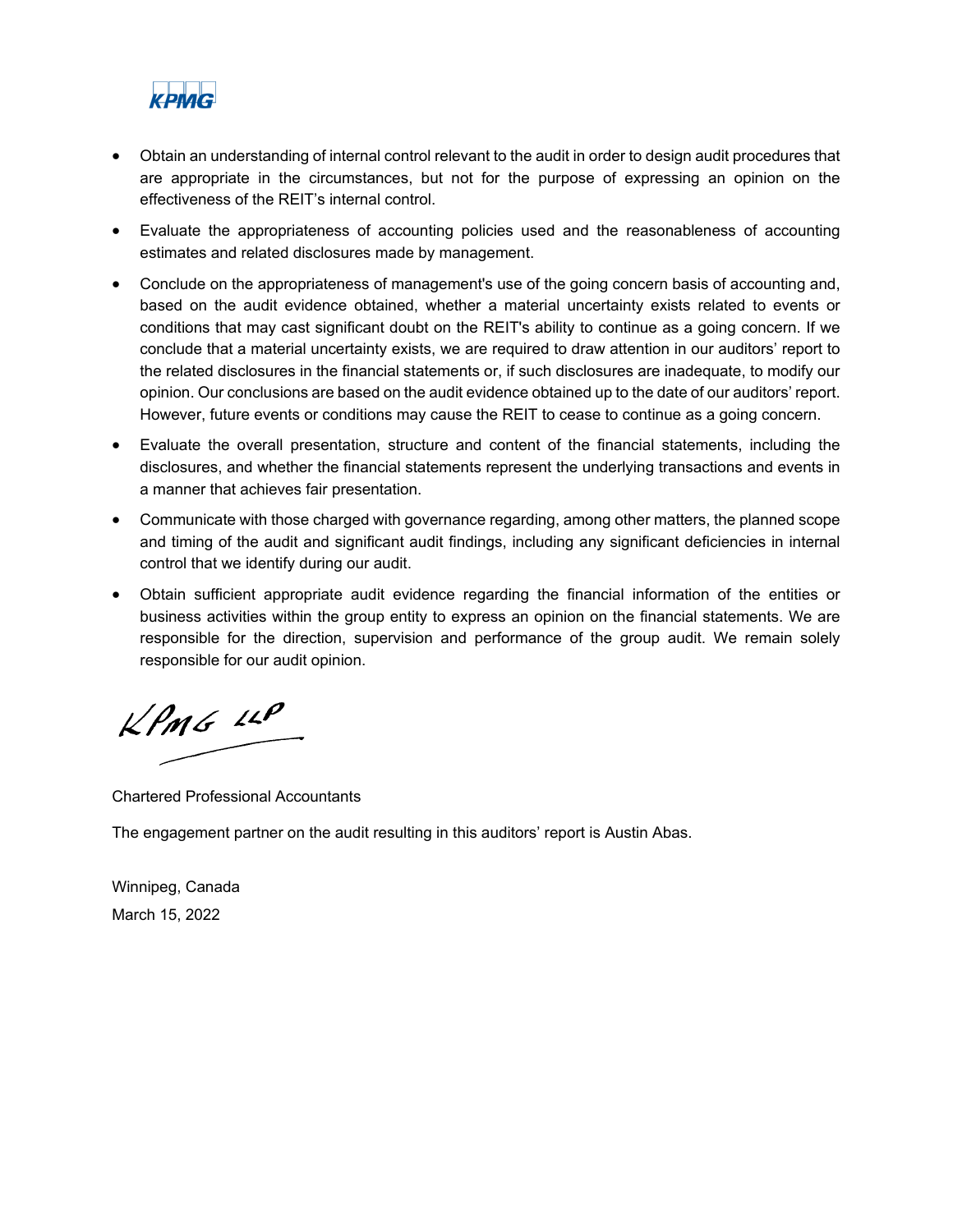Consolidated Statements of Financial Position (Expressed in Canadian Dollars)

As at December 31, 2021 and December 31, 2020

|                                                                                     |                     | December 31, |                         |    | December 31, |
|-------------------------------------------------------------------------------------|---------------------|--------------|-------------------------|----|--------------|
|                                                                                     | Note                |              | 2021                    |    | 2020         |
| <b>Assets</b>                                                                       |                     |              |                         |    |              |
| Non-current assets:                                                                 |                     |              |                         |    |              |
| Investment properties                                                               | 4                   | \$           | 85,495,008              | \$ |              |
| Prepaid expenses and other assets                                                   | 6                   |              | 1,587,229               |    |              |
|                                                                                     |                     |              | 87,082,237              |    |              |
| Current assets:                                                                     |                     |              |                         |    |              |
| Prepaid expenses and other assets                                                   | 6                   |              | 108,094                 |    |              |
| Accounts and other receivables                                                      |                     |              | 11,927                  |    |              |
| Cash                                                                                |                     |              | 4,217,618               |    | 471,975      |
|                                                                                     |                     |              | 4,337,639               |    | 471,975      |
|                                                                                     |                     | \$           | 91,419,876              | \$ | 471,975      |
| Non-current liabilities:<br>Mortgages payable<br>Security deposits and prepaid rent | 9                   | \$           | 63,990,468<br>15,283    | S  |              |
| Unit based compensation liability                                                   | 13                  |              | 45,020                  |    |              |
|                                                                                     |                     |              | 64,050,771              |    |              |
|                                                                                     |                     |              |                         |    |              |
| <b>Current liabilities:</b>                                                         |                     |              |                         |    |              |
| Accounts payable and accrued liabilities                                            | 11                  |              | 395,718                 |    | 15,383       |
| <b>Warrant liability</b>                                                            | 8                   |              | 21,359                  |    |              |
| Security deposits and prepaid rent                                                  |                     |              | 396,198                 |    |              |
| <b>Exchangeable Units</b>                                                           | $\overline{7}$<br>9 |              | 9,106,671               |    |              |
| Current portion of mortgages payable                                                |                     |              | 1,555,985<br>11,475,931 |    | 15,383       |
|                                                                                     |                     |              |                         |    |              |
| <b>Total liabilities</b>                                                            |                     |              | 75,526,702              |    | 15,383       |
| Unitholders' equity                                                                 | 12                  |              | 15,893,174              |    | 456,592      |
|                                                                                     |                     | \$           | 91,419,876              | \$ | 471,975      |

The accompanying notes form an integral part of these consolidated financial statements.

Approved on behalf of the Trustees:

(signed) "*Jason Pellaers"* Jason Pellaers, Trustee

(signed) "*Luke Cain"* Luke Cain, Trustee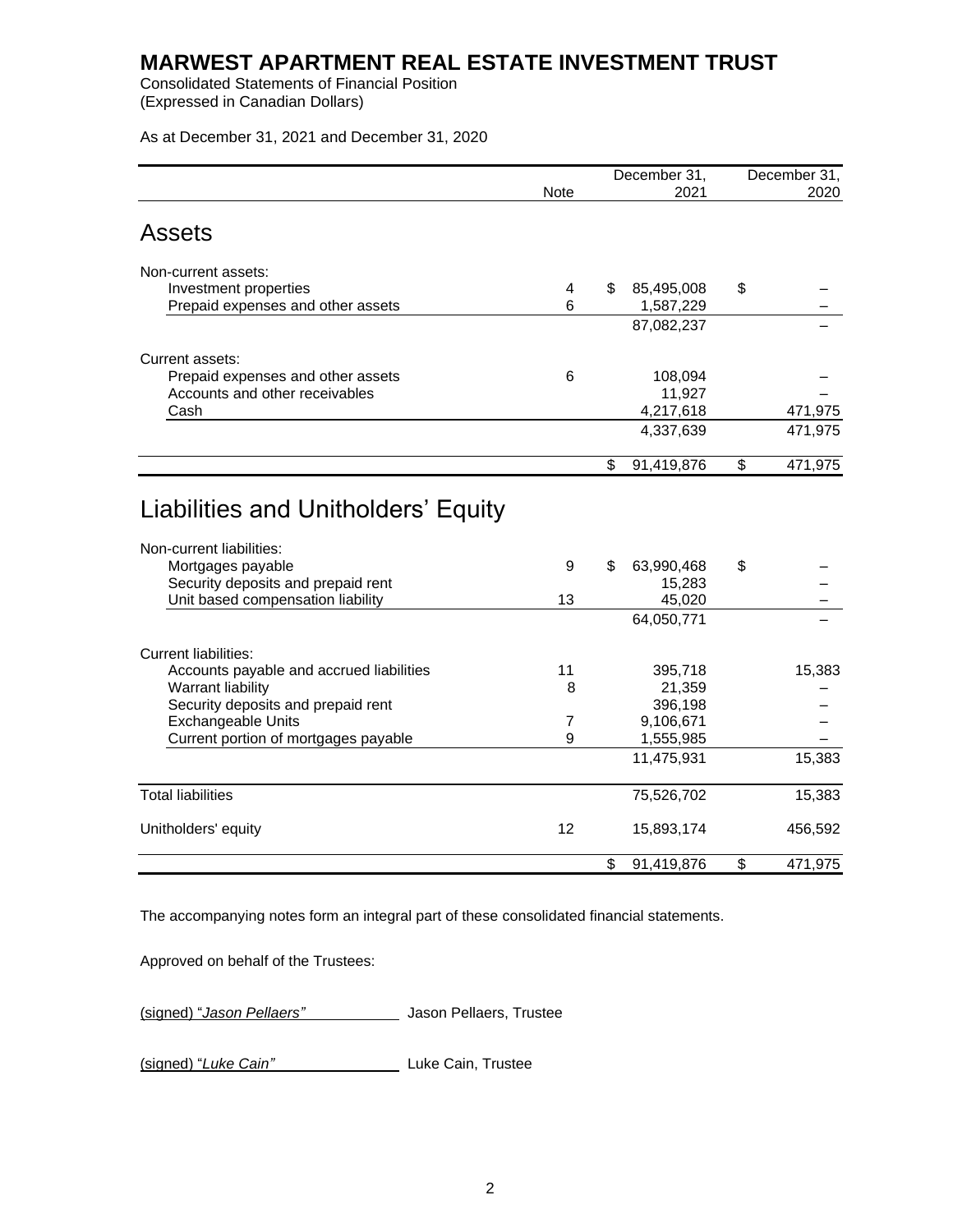Consolidated Statements of Net Income (Loss) and Comprehensive Income (Loss) (Expressed in Canadian Dollars)

For the year ended December 31, 2021 and for the period from July 2, 2020 (date of formation) to December 31, 2020

|                                                   |             | Year ended<br>December 31, |               | July 2, 2020 to<br>December 31, |            |
|---------------------------------------------------|-------------|----------------------------|---------------|---------------------------------|------------|
|                                                   | <b>Note</b> |                            | 2021          |                                 | 2020       |
| Revenue from investment properties                | 14          | \$                         | 3,339,846     | \$                              |            |
| Expenses:                                         |             |                            |               |                                 |            |
| Property operating expenses                       | 10          |                            | 949,549       |                                 |            |
| <b>Realty taxes</b>                               |             |                            | 367,321       |                                 |            |
| Total operating expenses                          |             |                            | 1,316,870     |                                 |            |
| Net property operating income                     |             |                            | 2,022,976     |                                 |            |
| Other expenses (income):                          |             |                            |               |                                 |            |
| General and administrative                        |             |                            | 438,461       |                                 | 102,498    |
| Finance costs (income)                            | 15          |                            | 774,067       |                                 | (297)      |
| Fair value gain on investment properties          | 4           |                            | (6,095,866)   |                                 |            |
| Fair value gain on unit-based compensation        | 13          |                            | (13, 935)     |                                 |            |
| Fair value gain on warrants                       | 8           |                            | (405, 830)    |                                 |            |
| Fair value gain on Exchangeable Units             |             |                            | (1,888,985)   |                                 |            |
|                                                   |             |                            | (7, 192, 088) |                                 | 102,201    |
| Net income (loss) and comprehensive income (loss) |             | \$                         | 9,215,064     | \$                              | (102, 201) |

The accompanying notes form an integral part of these consolidated financial statements.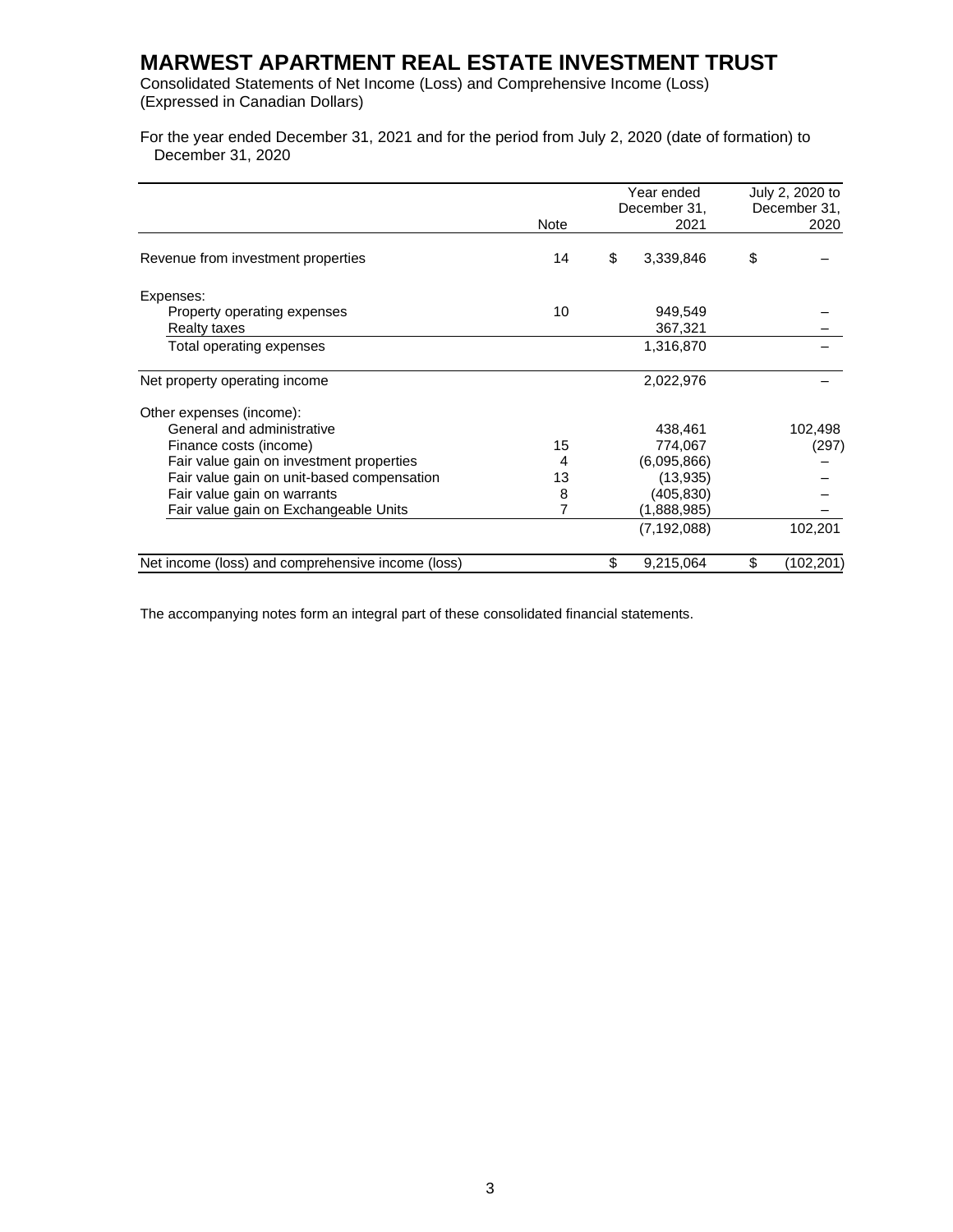Consolidated Statements of Changes in Unitholders' Equity (Expressed in Canadian Dollars)

For the year ended December 31, 2021 and for the period from July 2, 2020 (date of formation) to December 31, 2020

|                                         | <b>Note</b> | Trust<br>Units | Unitholders'<br>capital | Accumulated<br>surplus<br>(deficit) | 2021<br>Total |
|-----------------------------------------|-------------|----------------|-------------------------|-------------------------------------|---------------|
| Unitholders' equity, July 2, 2020       |             | \$             | \$                      | \$                                  |               |
| Trust Units issued, net of issue costs  | 12          | 1,800,000      | 558,793                 |                                     | 558,793       |
| Net loss and comprehensive loss         |             |                |                         | (102, 201)                          | (102, 201)    |
| Unitholders' equity - December 31, 2020 |             | 1,800,000      | \$<br>558,793           | \$<br>(102,201) \$                  | 456,592       |
| Trust Units issued, net of issue costs  | 12          | 7,031,564      | 6,232,557               |                                     | 6,232,557     |
| <b>Distributions</b>                    |             |                |                         | (11,039)                            | (11,039)      |
| Net income and comprehensive income     |             |                |                         | 9,215,064                           | 9,215,064     |
| Unitholders' equity - December 31, 2021 |             | 8,831,564      | \$<br>6,791,350         | \$<br>9.101.824                     | \$15,893,174  |

The accompanying notes form an integral part of these consolidated financial statements.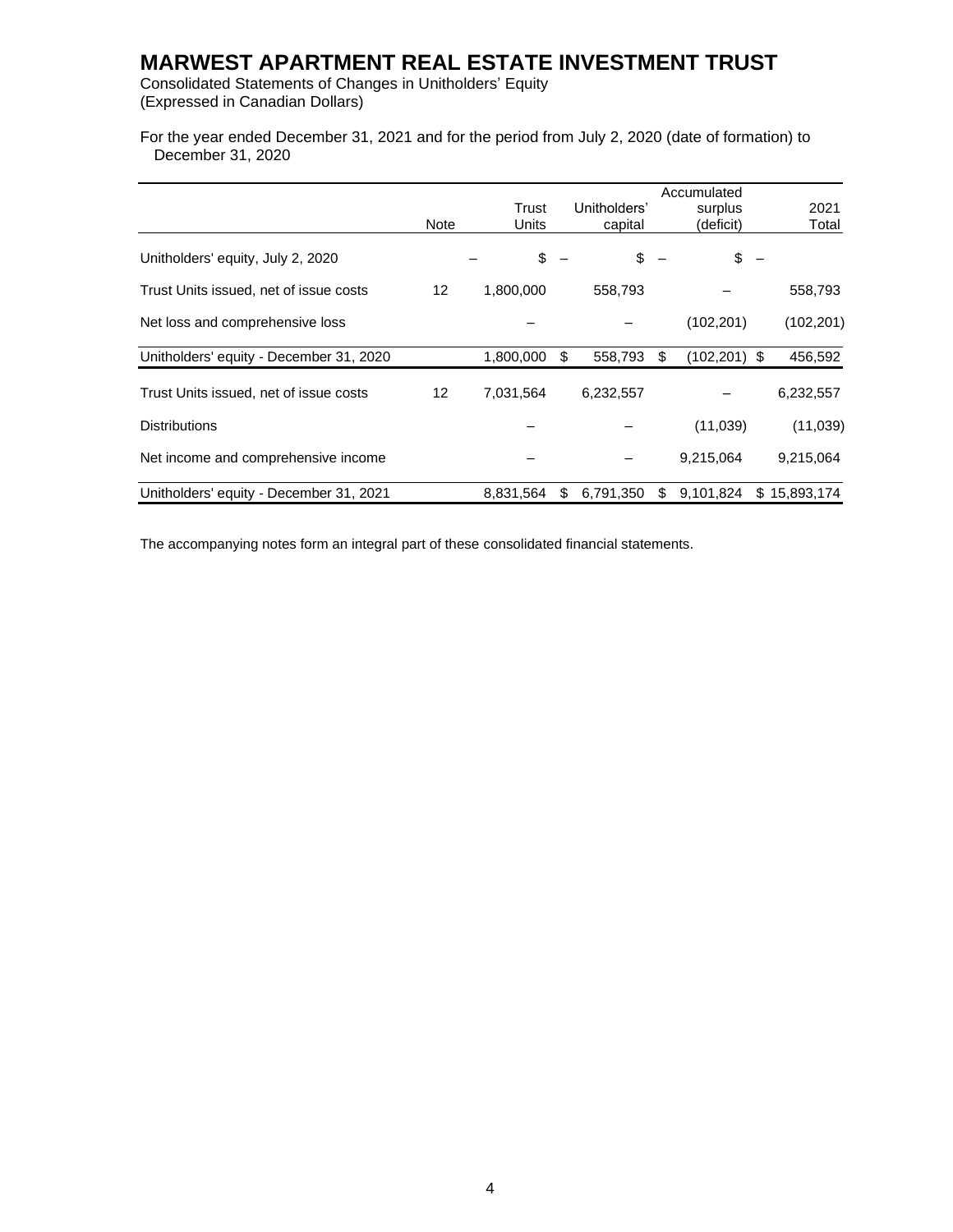Consolidated Statements of Cash Flows (Expressed in Canadian Dollars)

For the year ended December 31, 2021 and for the period from July 2, 2020 (date of formation) to December 31, 2020

|                                                                       |             | Year ended |              | July 2, 2020 to |            |
|-----------------------------------------------------------------------|-------------|------------|--------------|-----------------|------------|
|                                                                       |             |            | December 31, | December 31,    |            |
|                                                                       | <b>Note</b> |            | 2021         |                 | 2020       |
| Cash provided by (used in):                                           |             |            |              |                 |            |
| Operating activities:                                                 |             |            |              |                 |            |
| Net income (loss) and comprehensive income (loss)<br>Adjustments for: |             | \$         | 9,215,064    | \$              | (102, 201) |
| Unit-based compensation expense                                       | 13          |            | 58,955       |                 |            |
| Fair value gain on investment properties                              | 4           |            | (6,095,866)  |                 |            |
| Fair value gain on unit-based compensation                            | 13          |            | (13, 935)    |                 |            |
| Fair value gain on warrants                                           | 8           |            | (405, 830)   |                 |            |
| Fair value gain on Exchangeable Units                                 | 7           |            | (1,888,985)  |                 |            |
| Finance costs (income)                                                | 15          |            | 774,067      |                 | (297)      |
| Interest paid                                                         |             |            | (835, 374)   |                 |            |
| Interest received                                                     |             |            | 8,674        |                 | 297        |
| Change in non-cash working capital                                    | 16          |            | (126, 278)   |                 | 15,383     |
|                                                                       |             |            | 690,492      |                 | (86, 818)  |
| Investing activities:                                                 |             |            |              |                 |            |
| Acquisition of investment properties, net of                          |             |            |              |                 |            |
| transaction costs and cash acquired                                   | 5           |            | 203,005      |                 |            |
| Capital expenditures                                                  | 4           |            | (96, 466)    |                 |            |
| Direct leasing costs                                                  | 4           |            | (23, 334)    |                 |            |
|                                                                       |             |            | 83,205       |                 |            |
| Financing activities:                                                 |             |            |              |                 |            |
| Proceeds from issuance of Trust Units                                 | 12          |            | 5,271,891    |                 | 700.000    |
| Unit issuance costs                                                   | 12          |            | (799,007)    |                 | (141, 207) |
| Proceeds from issuance of warrants                                    | 8           |            | 427,189      |                 |            |
| Financing fees                                                        | $\mathsf g$ |            | (68, 333)    |                 |            |
| Debt principal payments                                               | 9           |            | (1,859,794)  |                 |            |
|                                                                       |             |            | 2,971,946    |                 | 558,793    |
| Net increase in cash                                                  |             |            | 3,745,643    |                 | 471,975    |
| Cash, beginning of year                                               |             |            | 471,975      |                 |            |
| Cash, end of year                                                     |             | \$         | 4,217,618    | \$              | 471,975    |

The accompanying notes form an integral part of these consolidated financial statements.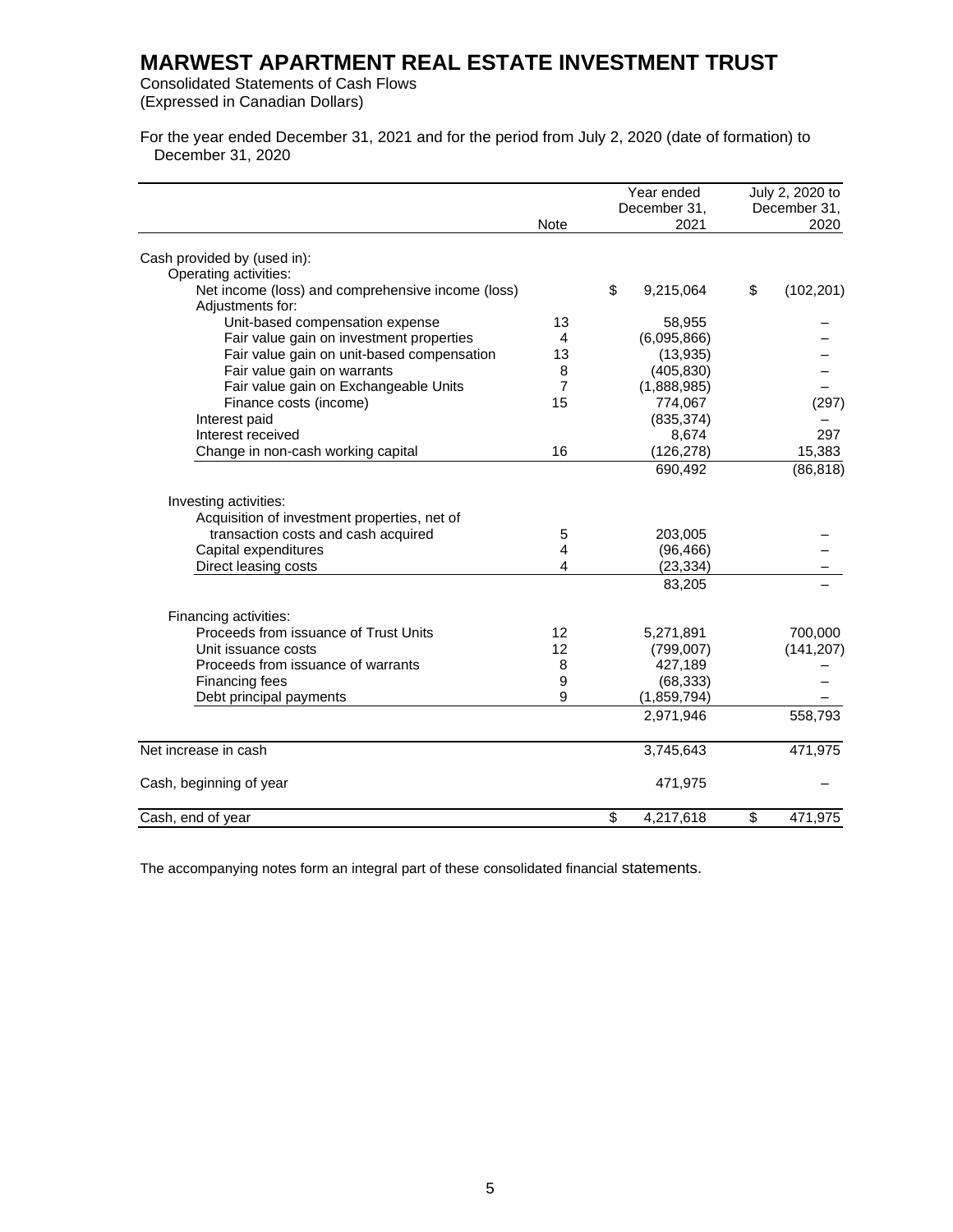Notes to Consolidated Financial Statements (Expressed in Canadian Dollars)

For the year ended December 31, 2021 and for the period from July 2, 2020 (date of formation) to December 31, 2020

#### **1. Description of the entity:**

Marwest Apartment Real Estate Investment Trust (the "REIT") is an unincorporated, open-ended real estate investment trust established pursuant to a declaration of trust dated July 2, 2020, which was amended and restated on April 30, 2021. The REIT was a closed-ended real estate investment trust at December 31, 2020 and converted to an open-ended real estate investment trust on April 30, 2021 pursuant to a resolution passed by the Board of Trustees. The REIT owns and operates a portfolio of income-producing multi-family investment properties located in Western Canada.

The REIT was established under the laws of the Province of Manitoba. The principal and registered office of the REIT is Suite 500-220 Portage Avenue, Winnipeg, Manitoba.

At December 31, 2021, the REIT's portfolio consisted of 3 multi-family investment properties, all of which are held by its subsidiary, MAR REIT L.P. (the "Partnership"), through Marwest Apartments I L.P. ("Kenwood Court"), Marwest Apartments VII L.P. ("Brio Brownstones") and Marwest (Element) Apartments L.P. ("Element") which are owned 100 percent by the Partnership.

#### **2. Basis of presentation:**

(a) Statement of compliance:

The consolidated financial statements have been prepared in accordance with International Financial Reporting Standards (IFRS) as issued by the International Accounting Standards Board (IASB) and using the accounting policies described in Note 3.

These consolidated financial statements were approved by the Board of Trustees of the REIT and authorized for issuance on March 15, 2022.

(b) Basis of measurement:

These consolidated financial statements have been prepared on a historical cost basis, except for investment properties, Exchangeable Units, warrants and unit-based compensation, which have been measured at fair value. The consolidated financial statements have been presented in Canadian dollars which is the REIT's functional currency.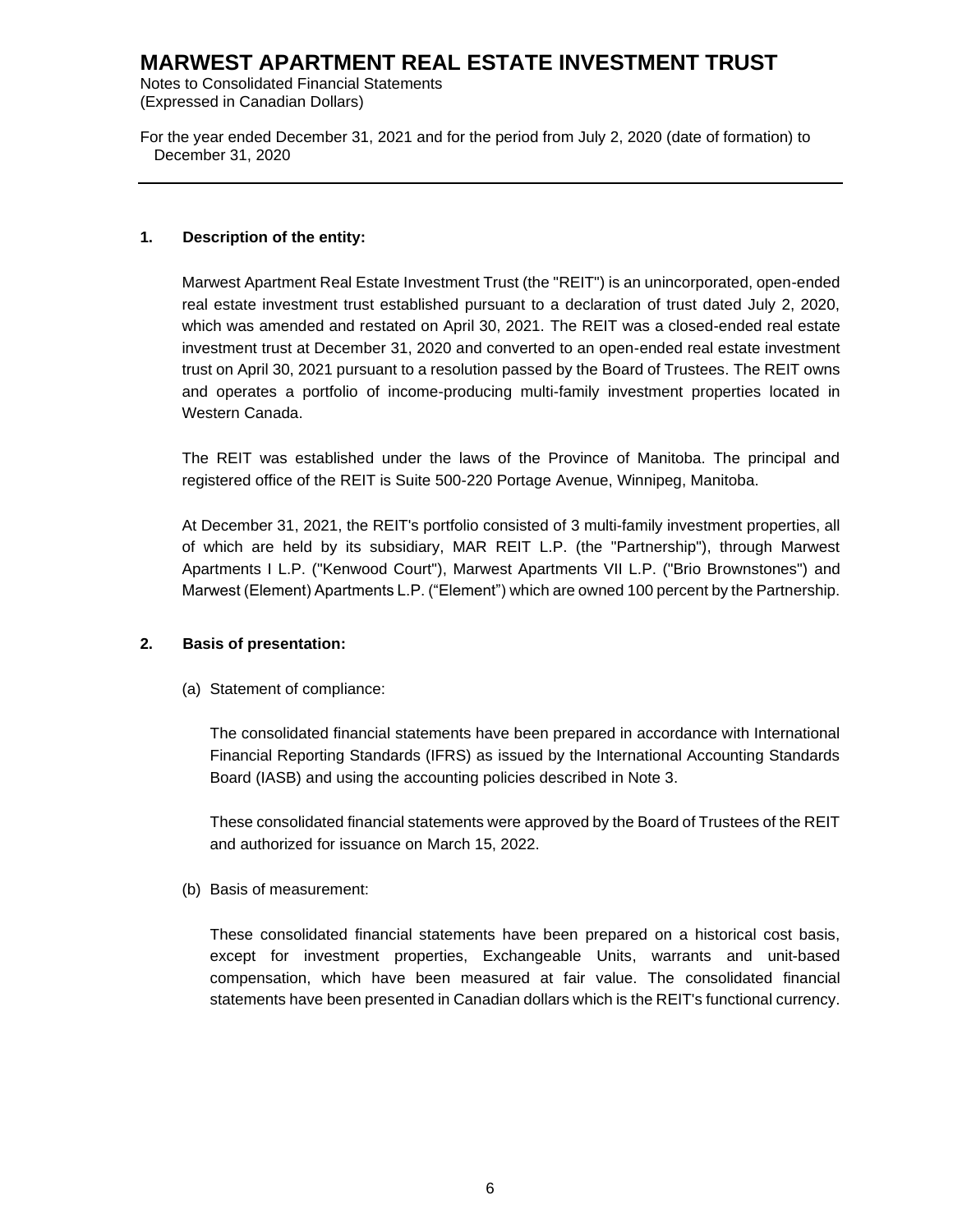Notes to Consolidated Financial Statements (continued) (Expressed in Canadian Dollars)

For the year ended December 31, 2021 and for the period from July 2, 2020 (date of formation) to December 31, 2020

#### **3. Significant accounting policies:**

(a) Basis of consolidation:

The consolidated financial statements include the financial statements of the REIT and its subsidiaries, including the Partnership. Subsidiaries are consolidated from the date of acquisition, being the date that the REIT achieves control and continues to be consolidated until the date that control ceases.

Control is achieved when the REIT is exposed to, or has rights to, variable returns from its involvement with the entity and has the ability of use its power to affect those returns.

All intercompany assets and liabilities, revenue, expenses and cash flows relating to transactions between entities within the REIT are eliminated in full on consolidation.

(b) Investment properties:

Investment properties includes properties held to earn rental income. Investment properties are measured at fair value with any changes therein recognized in profit or loss for the year.

The acquisition of investment properties is initially measured at cost including directly attributable acquisition costs, except when acquired through a business combination, where such costs are expensed as incurred. Directly attributable acquisition costs include professional fees, land transfer taxes and other transaction costs.

After initial recognition, investment properties are measured at fair value, which is determined based on available market evidence at each reporting date. Fair value is determined using the direct capitalization approach. Estimated stabilized net operating income is based on the properties forecasted results.

Capitalization rates reflect the characteristics, location and market of the properties. Fair value is determined based on internal valuation models incorporating market data and valuations performed by external appraisals. Gain or losses arising from changes in fair value are included in the consolidated statements of net income and comprehensive income during the period in which they arise.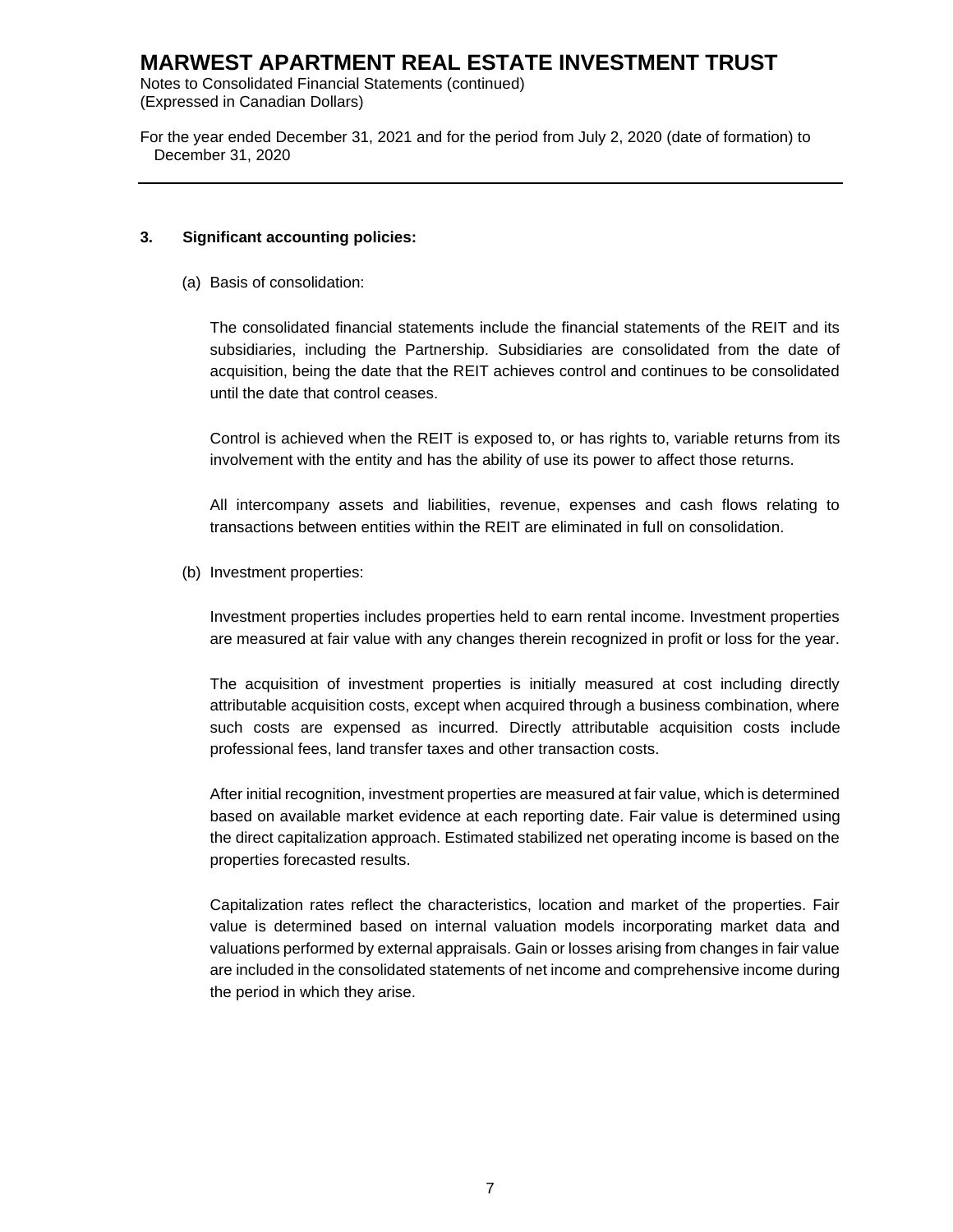Notes to Consolidated Financial Statements (continued) (Expressed in Canadian Dollars)

For the year ended December 31, 2021 and for the period from July 2, 2020 (date of formation) to December 31, 2020

#### **3. Significant accounting policies (continued):**

(b) Investment properties (continued):

Tenant incentives and leasing commissions are included in the carrying amount of investment properties.

(c) Trust Units:

Trust Units are redeemable at the holder's option and are therefore considered to be a puttable instrument in accordance with International Accounting Standard (IAS) 32: *Financial Instruments: presentation* (IAS 32). Puttable instruments are required to be accounted for as a financial liability, except where certain conditions are met; in which case the puttable instruments are classified as equity. The REIT has determined that it has met the conditions set out in IAS 32 that permit instruments that otherwise meet the definition of a financial liability to be classified as equity. Accordingly, the REIT's Trust Units are classified and accounted for as equity instruments.

Distributions on Trust Units are recorded in Unitholders' equity in the period they are approved.

(d) Exchangeable Units:

Exchangeable limited partnership units (Exchangeable Units) of Marwest REIT L.P. are economically equivalent to Trust Units, receive distributions equal to the distributions paid on Units and are exchangeable at the holder's option into Trust Units. One Special Voting Unit is issued to the holder of every Exchangeable Unit held, which entitles the holder to one vote per Special Voting Unit at any meeting of Unitholders. The limited IAS 32 exception for presentation as equity does not extend to the Exchangeable Units. The Exchangeable Units are designated as measured at fair value through profit or loss. The fair value of the Exchangeable Units are measured every period by reference to the traded value of the Trust Units, with changes in measurement recorded in the consolidated statements of net income and comprehensive income. Distributions on the Exchangeable Units are recorded as a finance cost in the consolidated statements of net income and comprehensive income in the period which the distributions become payable.

Upon exchange into Trust Units of the Trust, the carrying amount of the liability representing the fair value of the Exchangeable Units on exchange date is reclassified to unitholders' equity.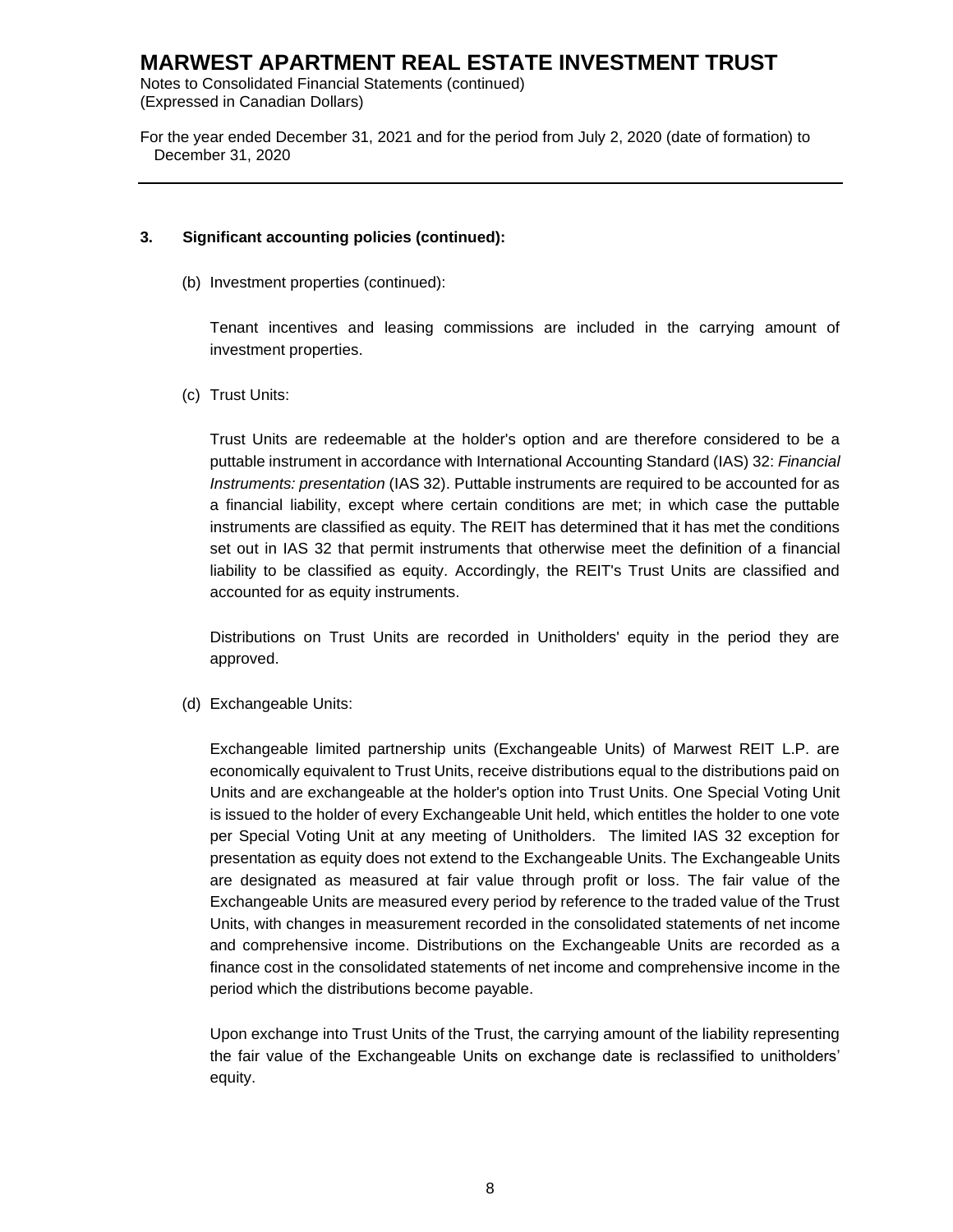Notes to Consolidated Financial Statements (continued) (Expressed in Canadian Dollars)

For the year ended December 31, 2021 and for the period from July 2, 2020 (date of formation) to December 31, 2020

#### **3. Significant accounting policies (continued):**

(e) Warrants:

Each whole warrant entitles the holder to purchase one Trust Unit of the REIT for \$1.20 upon exercise within 12 months of issuance.

As the Trust Units of the REIT are puttable instruments, the warrants meet the definition of a financial liability under IAS 32*.* The warrants are derivatives and therefore classified as fair value through profit or loss. The fair value of the warrants is measured at the end of each reporting period with changes in fair value recorded in profit or loss. Upon exercise, the carrying amount of the liability representing the fair value of the warrants on exercise date is reclassified to unitholders' equity.

(f) Expenses:

Property operating expenses are recognized in net income in the period in which they are incurred.

(g) Fair value measurement:

Fair value is the price that would be received to sell an asset or paid to transfer a liability in an orderly transaction between market participants at the measurement date under current market conditions. The REIT uses valuation techniques that are appropriate in the circumstances and for which sufficient data are available to measure fair value, maximizing the use of relevant observable inputs and minimizing the use of unobservable inputs.

The REIT uses a three-level hierarchy that reflects the significance of the inputs used in making fair value measurements and disclosures of its financial instruments and its investment properties.

The REIT determines whether transfers have occurred between levels in the hierarchy by reassessing categorization at the time of transfer. There were no transfer of assets or liabilities between hierarchy levels during the year ended December 31, 2021 or the period ended December 31, 2020.

(h) CMHC premiums:

Insurance premiums and fees paid to the Canada Mortgage and Housing Corporation (CMHC) are presented within prepaid expenses and other assets. The insurance premiums and fees are amortized over the loan amortization period, and the amortization expense is included in finance costs in the consolidated statements of net income and comprehensive income.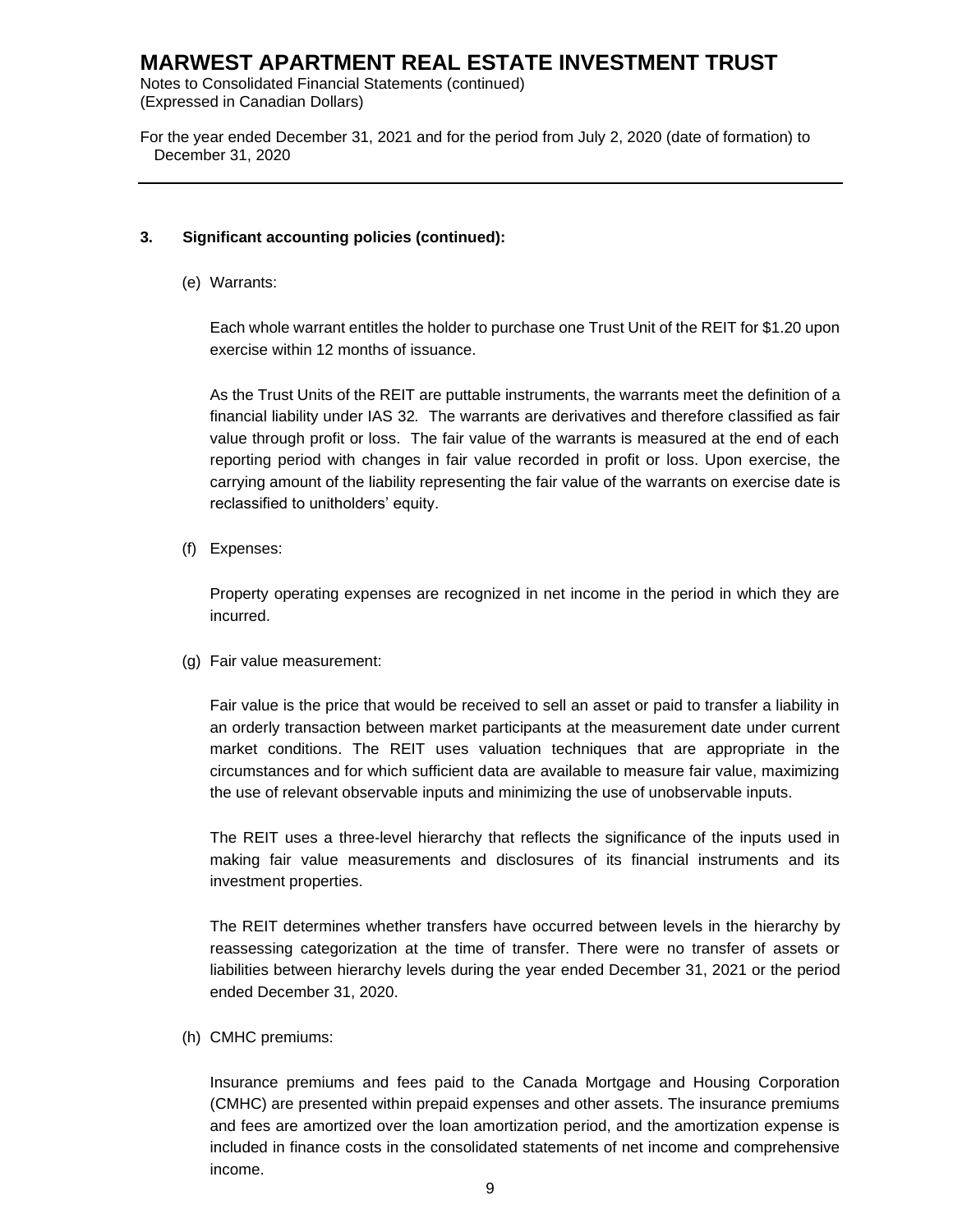Notes to Consolidated Financial Statements (continued) (Expressed in Canadian Dollars)

For the year ended December 31, 2021 and for the period from July 2, 2020 (date of formation) to December 31, 2020

#### **3. Significant accounting policies (continued):**

(i) Revenue recognition:

The REIT retains substantially all of the risks and benefits of ownership of its investment properties and therefore accounts for leases with its tenants as operating leases.

Revenue from investment properties includes base rents earned from tenants related to lease agreements which is allocated to lease components based on relative stand-alone selling prices. The stand-alone selling prices of the rental component are determined using an adjusted market assessment approach and the stand-alone selling prices of the service components are determined using an expected cost plus a margin approach.

The REIT uses the straight-line method of rental revenue recognition whereby any contractual free-rent periods or rent increases over the term of a lease are recognized as earning evenly over the lease term. Lease incentives provided to tenants are recognized over the lease term, on a straight-line basis, as a reduction of revenue.

Revenue from services represents the service component of the REIT's leases. These services consist primarily of the recovery of utility, property maintenance and amenity costs where the REIT has determined it is acting as a principal and is recognized over time when the services are provided.

(j) Income taxes:

The REIT is a mutual fund trust and a real estate investment trust as defined in the Income Tax Act (Canada) (the "Act"). Under current tax legislation, a real estate investment trust and a mutual fund trust are entitled to deduct distributions of taxable income such that it is not liable to pay income taxes provided that its taxable income is fully distributed to Unitholders. The REIT expects to qualify as a real estate investment trust and mutual fund trust and intends on making distributions not less than the amount necessary to ensure that the REIT will not be liable to pay income taxes.

(k) Unit-based compensation:

The REIT may issue unit-based awards to trustees, officers and employees of the REIT according to the REIT's Equity Incentive Plan (the "Plan"). Pursuant to the Plan, trustees, officers and employees may receive Deferred Units, Restricted Units or unit options to purchase Trust Units.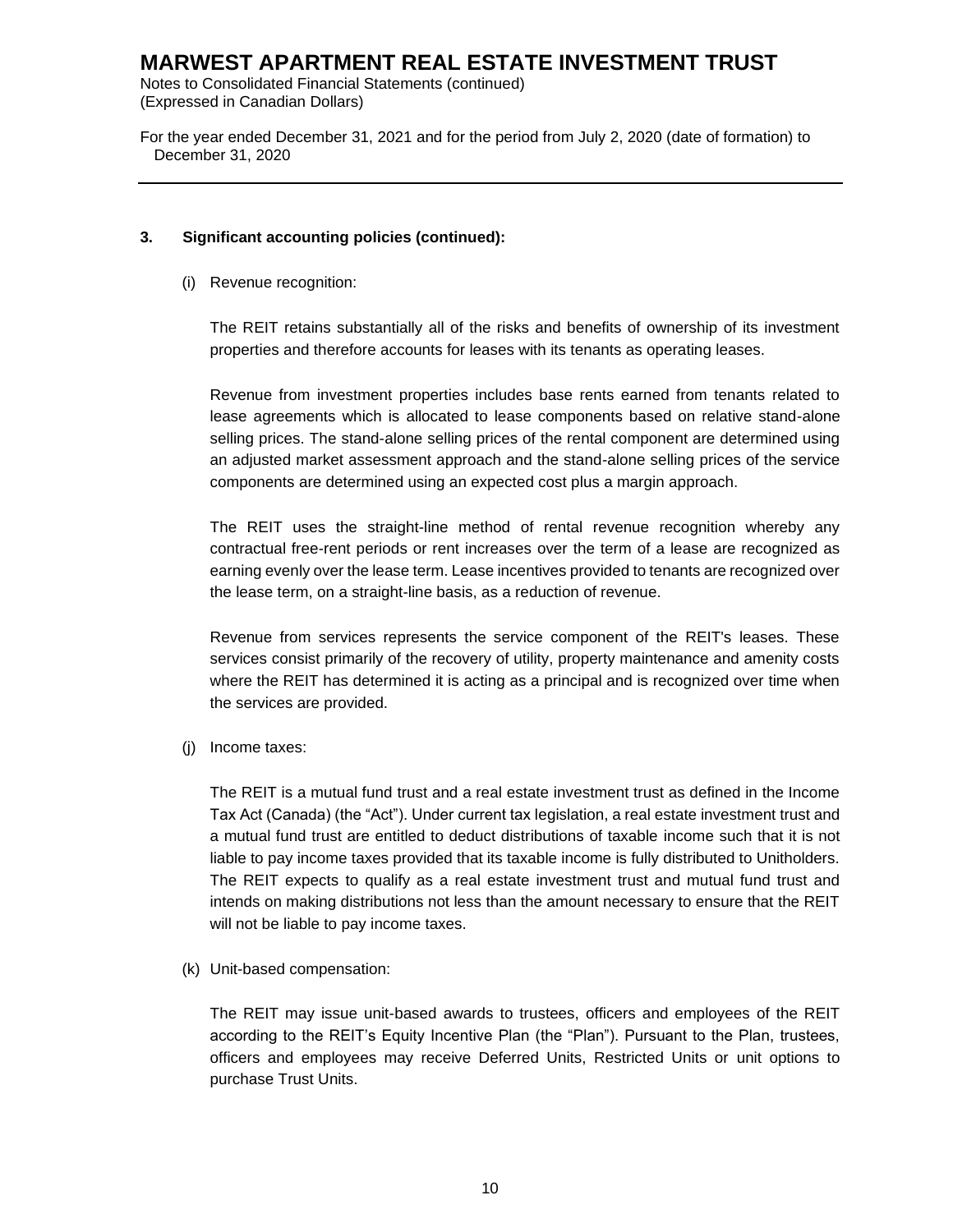Notes to Consolidated Financial Statements (continued) (Expressed in Canadian Dollars)

For the year ended December 31, 2021 and for the period from July 2, 2020 (date of formation) to December 31, 2020

#### **3. Significant accounting policies (continued):**

(k) Unit-based compensation (continued):

Deferred Units and Restricted Units awarded under the Plan may be settled by Trust Units issued from treasury or cash payable on settlement as elected by the participant. Deferred Units vest on the date of grant unless otherwise determined by the Board of Trustees. Restricted Units will vest as determined by the Board of Trustees at the time of grant. Each Deferred Unit and Restricted Unit is equivalent in value to a Trust Unit and accumulate additional Deferred or Restricted Units at the same rate that distributions are paid on Trust Units.

Deferred Units and Restricted Units have been classified as liabilities and measured at fair value. Changes in fair value is recorded as a gain or loss in net income and comprehensive income in the period of the change. The grant date fair value is calculated using the greater of the market price of the Trust Units on the TSX Venture Exchange for the 20 trading days immediately preceding such date or the price per Trust Unit pursuant to the last public offering or private placement of Trust Units.

Unit options granted under the equity incentive plan will include an option exercise price determined by the Board of Trustees and will not be less than the fair value of a trust unit on the date of the grant. The term of each unit option will be fixed by the Board of Trustees, provided that no unit option will be exercisable more than five years after the date the unit option is granted.

The expense is recognized over the vesting period, which is the period over which all of the specified vesting conditions are satisfied.

The grant date fair value of unit-based payment awards granted to employees is recognized as an expense, with a corresponding increase or decrease in liabilities, over the period that the employees unconditionally become entitled to the awards. The amount recognized as an expense is adjusted to reflect the number of awards for which the related service and nonmarket vesting conditions are expected to be met, such that the amount ultimately recognized as an expense is based on the number of awards that do meet the related service and nonmarket performance conditions at the vesting date.

(l) Finance costs:

Finance costs are comprised of interest expense, amortization of mark-to-market adjustments and financing charges, distributions on Exchangeable Units and amortization of CMHC fees.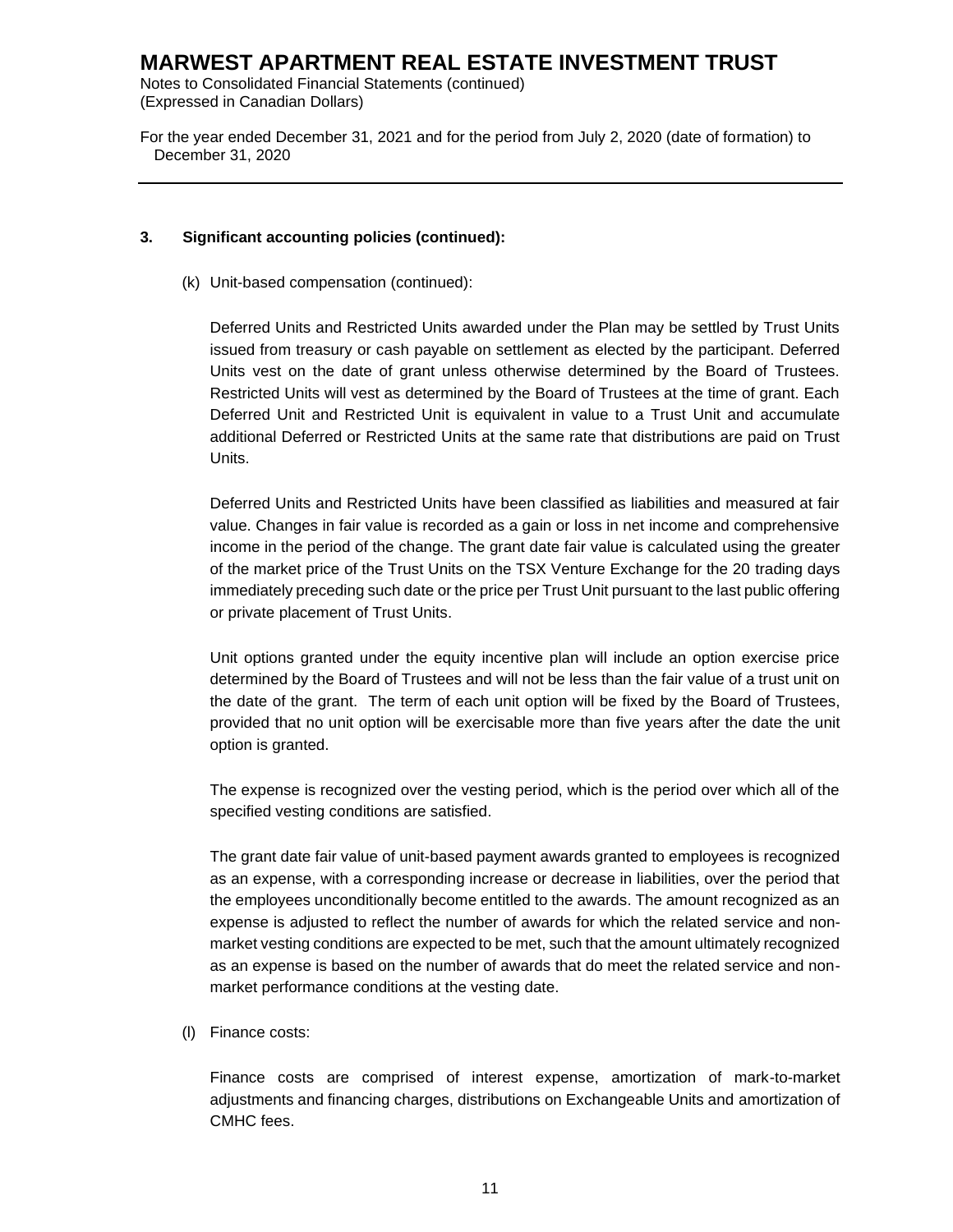Notes to Consolidated Financial Statements (continued) (Expressed in Canadian Dollars)

For the year ended December 31, 2021 and for the period from July 2, 2020 (date of formation) to December 31, 2020

#### **3. Significant accounting policies (continued):**

(l) Finance costs (continued):

Finance costs associated with financial liabilities presented at amortized cost are presented in the consolidated statements of net income and comprehensive income using the effective interest method. Finance costs also includes interest income which is recognized when earned.

(m) Use of estimates and judgments:

The preparation of the consolidated financial statements requires management to make estimates, assumptions and judgments that affect the reported amounts of assets and liabilities at the date of these financial statements and the reported amounts of revenues and expenses during the period. Actual results may vary from these estimates.

Information about assumptions and estimation uncertainties that are critical to the determination of the amounts reported in the financial statements are as follows:

• Valuation of investment properties:

The fair value of the investment properties is determined by management using recognized valuation techniques. The determination of the fair value of the investment properties requires the use of estimates such as capitalization rates and stabilized net operating income applicable to the properties. These estimates are based on local market conditions existing at the reporting date.

Information about critical judgments in applying accounting policies that have the most significant effect on amounts recognized in the consolidated financial statements are as follows:

• Business combinations:

The Trust acquires real estate properties. At the time of the acquisition, the Trust considers whether or not the acquisition represents the acquisition of a business. The Trust accounts for an acquisition as a business combination where an integrated set of activities is acquired in addition to the property.

Consideration is made to the extent to which significant processes are acquired and the extent of ancillary services provided by the property, for example, maintenance, cleaning, security, bookkeeping and other services.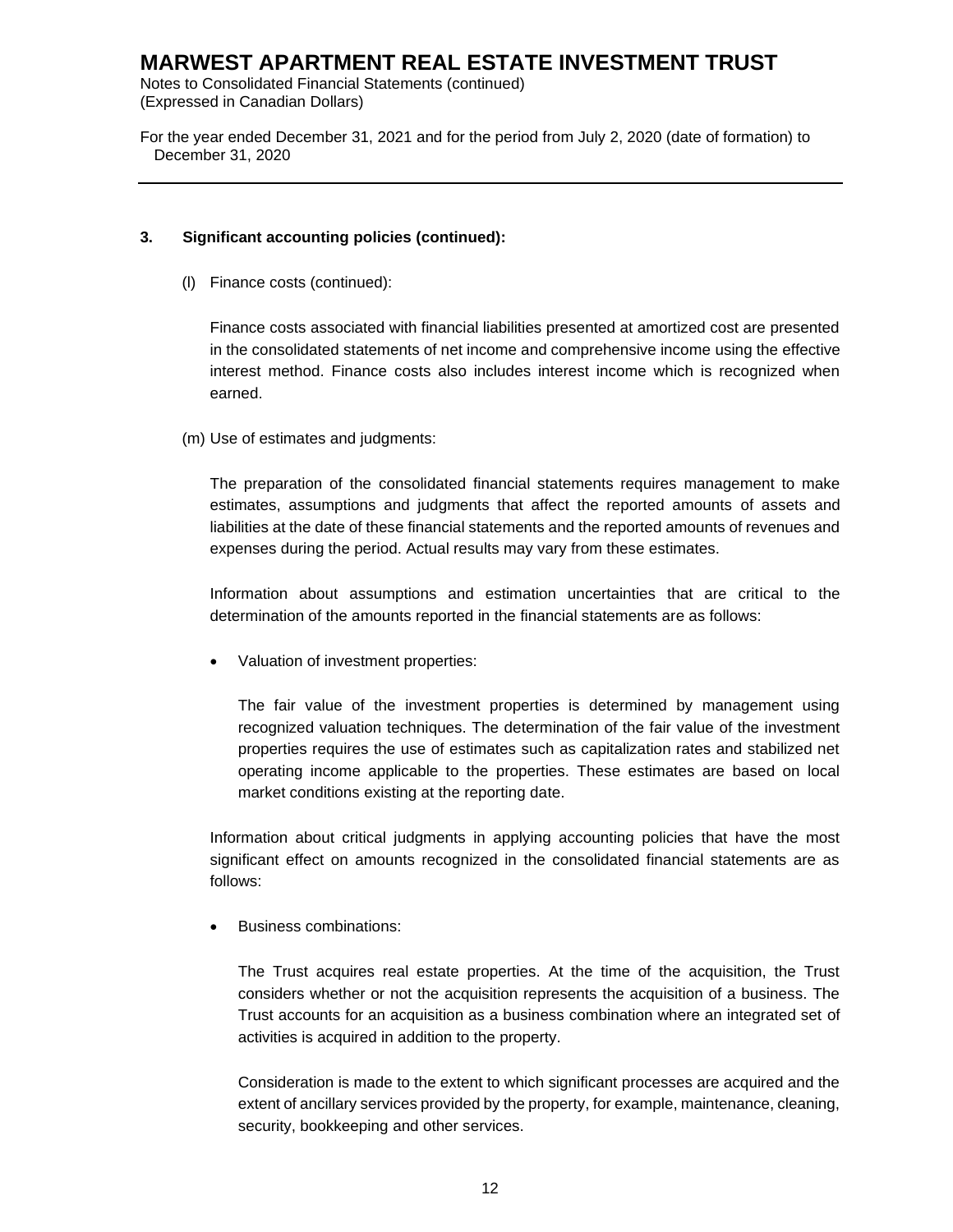Notes to Consolidated Financial Statements (continued) (Expressed in Canadian Dollars)

For the year ended December 31, 2021 and for the period from July 2, 2020 (date of formation) to December 31, 2020

#### **3. Significant accounting policies (continued):**

(m) Use of estimates and judgments (continued):

When the acquisition of a property does not represent a business, it is accounted for as an acquisition of assets and liabilities. The cost of the acquisition is allocated to the assets and liabilities acquired based upon their relative fair values, and no goodwill is recognized. The purchase of Marwest Apartments I L.P., Marwest Apartments VII L.P. and Marwest (Element) Apartments L.P. are considered asset purchases and not business combinations (note 5).

• Income taxes:

The REIT is a mutual fund trust and a real estate investment trust as defined in the Act. Under current tax legislation, the REIT is not liable to pay Canadian income taxes provided that its taxable income is fully distributed to Unitholders each year. The REIT is a real estate investment trust if it meets the prescribed conditions under the Act relating to the nature of its assets and revenue. The REIT uses judgment in reviewing the real estate investment trust conditions and assessing their interpretation and application to the REIT's assets and revenue, and it has determined that it qualifies as a real estate investment trust for the current period.

Impact of COVID-19:

The COVID-19 outbreak has resulted in the federal and provincial governments enacting emergency measures to combat the spread of the virus. These measures, which include the implementation of travel bans, self-imposed quarantine periods and social distancing, have caused material disruption to businesses globally, resulting in an economic slowdown.

The situation is dynamic and the ultimate duration and magnitude of the impact on the economy and the financial effect on the REIT is unknown. The REIT continues to monitor and assess the impact that COVID-19 will have on business activities and financial results that could potential be impacted, including: cash collections from tenants, rental income, occupancy, turnover, future demand and market rents, all of which impact the valuation of investment properties.

The estimates that could be most significantly impacted by COVID-19 include those underlying the valuation of investment properties. Actual results could differ from those estimates.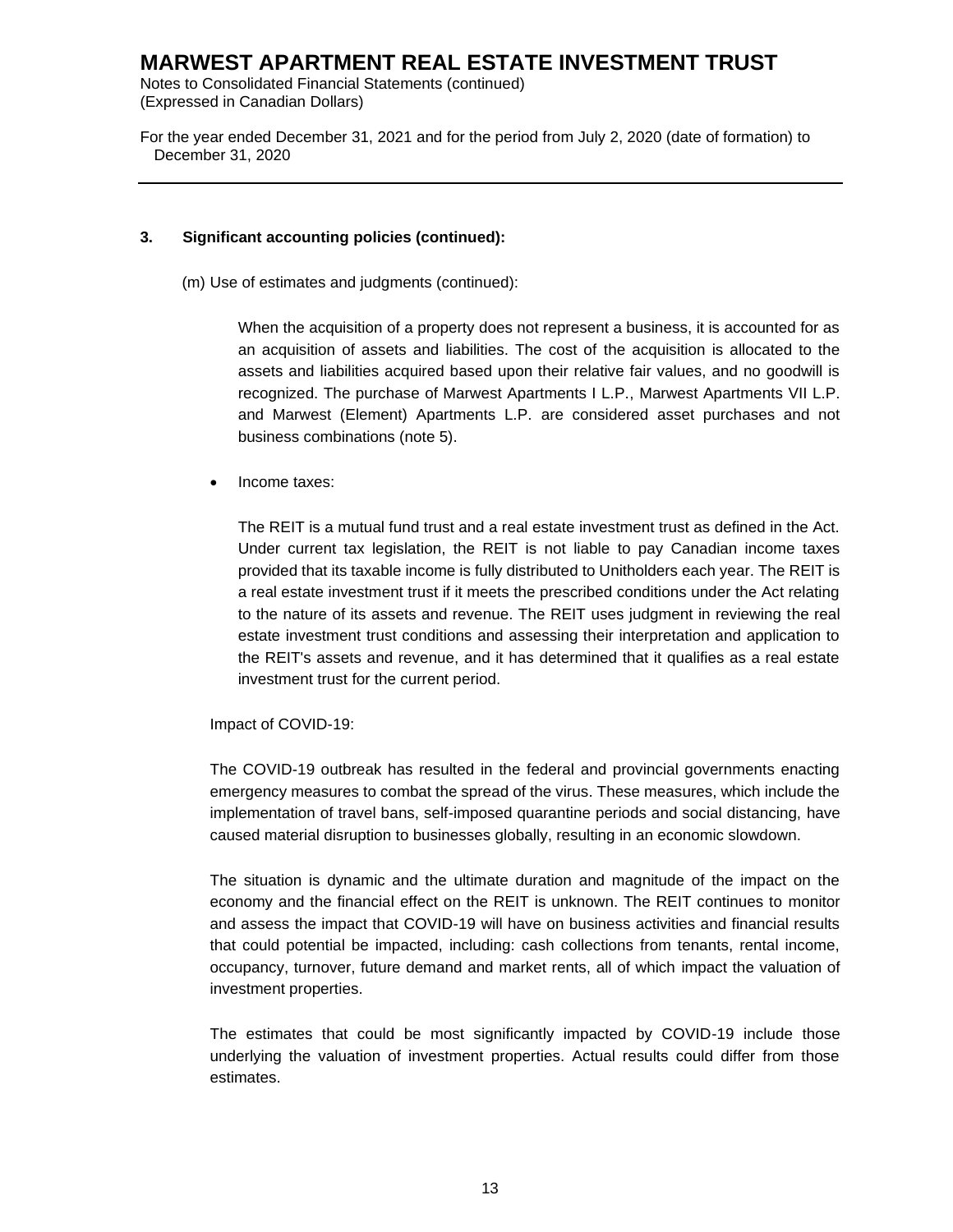Notes to Consolidated Financial Statements (continued) (Expressed in Canadian Dollars)

For the year ended December 31, 2021 and for the period from July 2, 2020 (date of formation) to December 31, 2020

#### **3. Significant accounting policies (continued):**

(n) Future changes in accounting standards:

On January 23, 2020, the IASB issued amendments to IAS 1, *Presentation of Financial Statements* (IAS 1), providing a more general approach to the classification of liabilities based on the contractual agreements in place at the reporting date. The amendments apply to annual reporting periods beginning on or after January 1, 2023, earlier adoption is permitted.

The amendments to IAS 1 affect only the presentation of liabilities in the balance sheet and seek to clarify that the classification of liabilities as current or non-current should be based on the rights that are in existence at the end of the reporting period. Further, the amendments make clear that classification is unaffected by expectations about whether an entity will exercise its right to defer settlement of a liability and that the settlement of a liability refers to the transfer to the counterparty of cash, equity instruments, other assets or services.

The REIT intends to adopt the amendments in its consolidated financial statements beginning on January 1, 2023 when the amendments become effective. The REIT is assessing the potential impact of the amendments, however, does not expect them to have a material impact on the REIT's consolidated financial statements.

#### **4. Investment properties:**

The following table presents the change in investment properties for the year ended December 31, 2021 and the period ended December 31, 2020:

|                                              | December 31,<br>2021 | December 31,<br>2020 |
|----------------------------------------------|----------------------|----------------------|
| Balance, beginning of year<br>Additions:     | \$                   | \$                   |
| Acquisitions of investment property (note 5) | 79,279,342           |                      |
| Capital expenditures                         | 96,466               |                      |
| Direct leasing costs                         | 23,334               |                      |
| Fair value gain                              | 6,095,866            |                      |
|                                              |                      |                      |
| Balance, end of year                         | \$85,495,008         | \$                   |

The fair value methodology for the REIT's investment properties is considered level 3, as significant unobservable inputs are required to determine fair value.

External valuations were obtained for two of the properties at December 31, 2021 and an internal valuation was performed on one property. Internal valuations are prepared by management.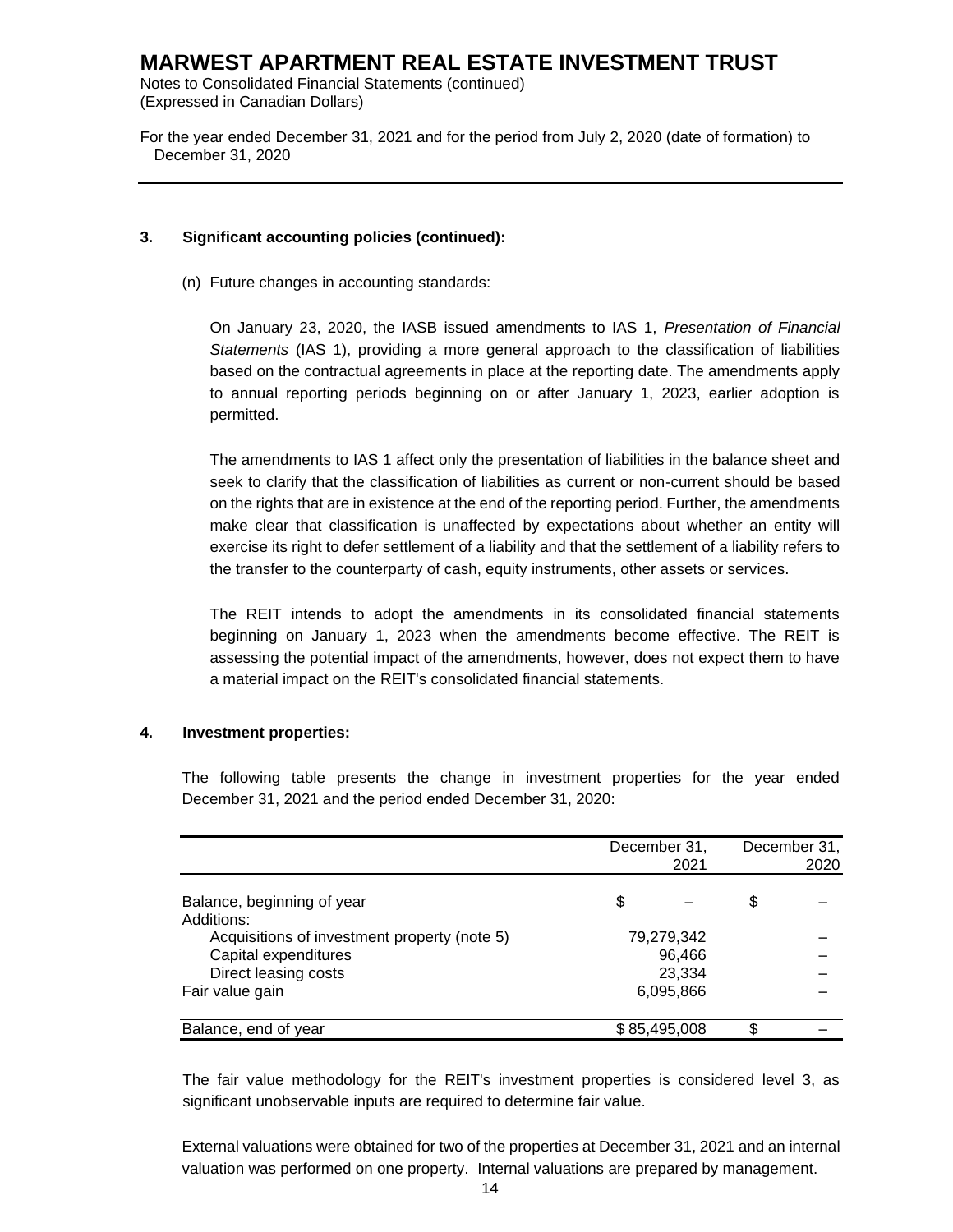Notes to Consolidated Financial Statements (continued) (Expressed in Canadian Dollars)

For the year ended December 31, 2021 and for the period from July 2, 2020 (date of formation) to December 31, 2020

#### **4. Investment properties (continued):**

The internal valuations team consists of qualified individuals who hold recognized relevant professional qualifications and have recent experience in the location and category of the respective properties.

Management determined the fair value of investment properties based on the direct income capitalization approach using stabilized net operating income and capitalized at a rate that reflects the characteristics, location and market of the investment properties. The capitalization rate was estimated using market surveys, available appraisals and market comparables.

The carrying value of the investment properties reflects management's best estimate of fair value in terms of the assessed highest and best use at December 31, 2021. It is not possible to forecast with certainty the duration or full scope of the economic impact COVID-19 will have on the investment properties, both in the short and long-term. Any long-term effects on market rents, occupancy, turnover and other factors could impact the underlying valuation of the investment properties and such impact could be material.

A change in the capitalization rate used could have a material impact on the fair value of the investment properties. When capitalization rates compress, the estimated fair value of the investment properties increase. When capitalization rates expand, the estimated fair value of the investment properties decrease. The weighted-average capitalization rate utilized at December 31, 2021 was 5 percent.

At December 31, 2021, a 25-basis point increase in the capitalization rate would decrease the estimated fair value of investment properties by approximately \$4,152,380. A 25-basis point decrease in the capitalization rate would increase the estimated fair value of investment properties by approximately \$4,589,473.

At December 31, 2021, the investment properties were pledged as security under mortgage and loan agreements.

#### **5. Acquisition of investment properties:**

On April 30, 2021, the REIT completed the acquisition of the partnership units of Marwest Apartments I L.P. (operating as Kenwood Court) and Marwest Apartments VII L.P. (operating as Brio Brownstones). On November 15, 2021, the REIT completed the acquisition of the partnership units of Marwest (Element) Apartments L.P. (operating as Element). These acquisitions included land, buildings, existing tenant leases and all working capital balances of these limited partnerships and assumption of the mortgages payable.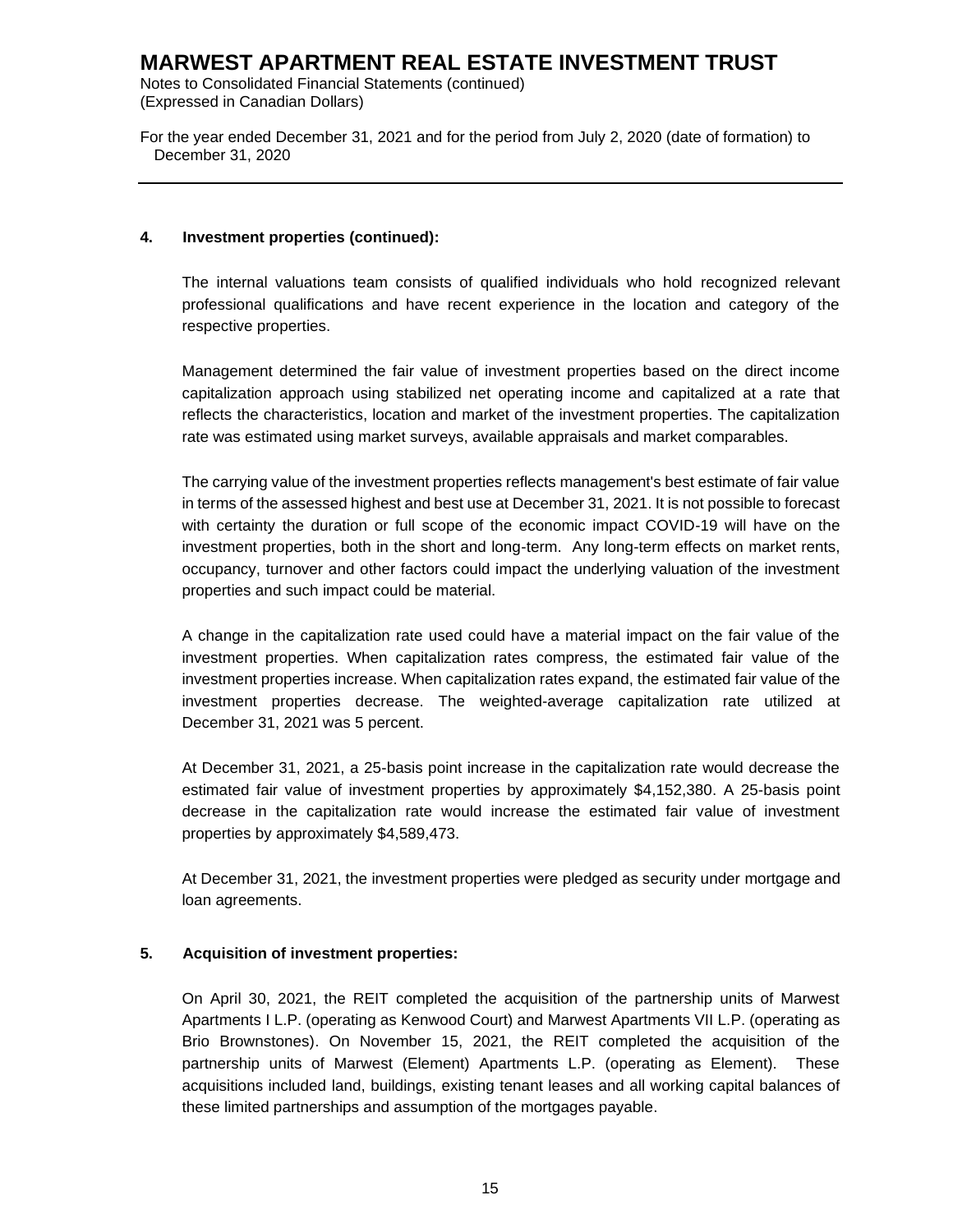Notes to Consolidated Financial Statements (continued) (Expressed in Canadian Dollars)

For the year ended December 31, 2021 and for the period from July 2, 2020 (date of formation) to December 31, 2020

#### **5. Acquisition of investment properties (continued):**

The acquisition of Kenwood Court and Brio Brownstones served as the REIT's Qualifying Transaction pursuant to Policy 2.4 of the TSX Venture Exchange.

The purchase price of the partnership units of Marwest Apartments I L.P. and Marwest Apartments VII L.P. is \$8,192,147 and \$3,379,588 respectively, whereby some of the previous unitholders of Marwest Apartments I L.P. and Marwest Apartments VII L.P. elected to receive Exchangeable Units in MAR REIT L.P. at a price of \$1 per Exchangeable Unit. Marwest Apartments I L.P. partnership units were purchased for 6,601,441 Exchangeable Units and 1,590,708 Trust Units as satisfaction of the purchase price. Marwest Apartments VII L.P. partnership units were purchased for 3,210,622 Exchangeable Units and 168,965 Trust Units as satisfaction of the purchase price. The mortgage principal balances of \$12,455,279 and \$29,997,473 of Marwest Apartments I L.P. and Marwest Apartments VII L.P. respectively, were assumed by the REIT, with a mark to market adjustment of (\$466,900) and \$903,438 respectively, aggregating \$436,538.

The purchase price of the partnership units of Marwest (Element) Apartments L.P. was \$2,367,194 whereby some of the previous unitholders of Marwest (Element) Apartments I L.P. elected to receive Exchangeable Units in MAR REIT L.P. at a price of \$1.15 per Exchangeable Unit. Marwest (Element) Apartments I L.P. partnership units were purchased for 1,029,211 Exchangeable Units and cash of \$1,183,602 as satisfaction of the purchase price. The debt balances of \$24,604,747 of Marwest (Element) Apartments I L.P. were assumed by the REIT, with a mark to market adjustment of \$95,309 respectively. Included within the debt balances assumed are mortgages payable in the amount of \$23,404,747 and promissory notes payable to certain previous unitholders of Marwest (Element) Apartments I L.P. in the amount of \$1,200,000. The promissory notes payable were repaid by the REIT subsequent to the acquisition.

|                                                          | Kenwood<br>Court                                     | <b>Brio</b><br><b>Brownstones</b>                | Element                                                 | Total                                                     |
|----------------------------------------------------------|------------------------------------------------------|--------------------------------------------------|---------------------------------------------------------|-----------------------------------------------------------|
| Cash<br>Investment properties<br>Working capital<br>Debt | 178,510<br>S<br>19,936,064<br>65.952<br>(11,988,379) | 397,043<br>33,495,586<br>387,870<br>(30,900,911) | 1,553,526<br>S<br>25,105,220<br>408,504<br>(24,700,056) | 2,129,079<br>S<br>78,536,870<br>862,326<br>(67, 589, 346) |
| Total consideration                                      | \$ 8.192.147                                         | 3,379,588<br>\$.                                 | 2,367,194<br>\$                                         | \$13,938,929                                              |

The allocation of the purchase price to each of the limited partnerships acquired is as follows:

The REIT incurred transaction costs related to the acquisitions of Kenwood Court and Brio Brownstones of \$467,145 and \$275,327 for the acquisition of Element which are included in investment properties resulting in a total of \$79,279,342 recognized on acquisition.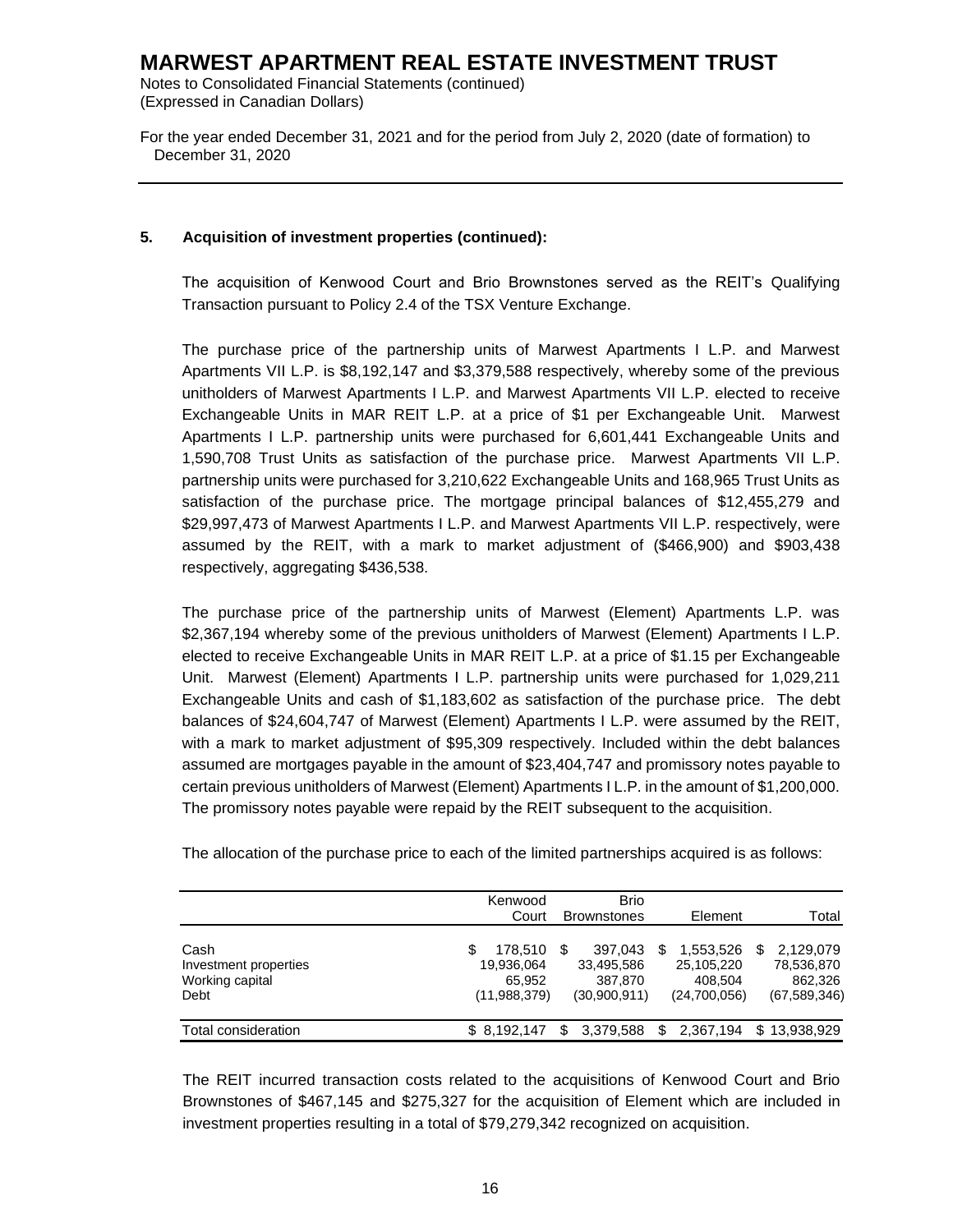Notes to Consolidated Financial Statements (continued) (Expressed in Canadian Dollars)

For the year ended December 31, 2021 and for the period from July 2, 2020 (date of formation) to December 31, 2020

#### **6. Prepaid expenses and other assets:**

|                                                                             | December 31,<br>2021                | December 31,<br>2020 |
|-----------------------------------------------------------------------------|-------------------------------------|----------------------|
| Prepaid expenses<br>Prepaid CMHC premiums<br>Deposits and other prepayments | \$<br>47,088<br>1,633,235<br>15,000 | \$                   |
|                                                                             | 1,695,323<br>\$.                    | \$                   |
| Current<br>Non-current                                                      | \$<br>108,094<br>1,587,229          | \$                   |
|                                                                             | 1,695,323<br>\$                     | \$                   |

#### **7. Exchangeable Units:**

The following table reconciles the changes in cash flows and outstanding units for the Exchangeable Units:

|                                                                                                                            | Units                  | Amount                                     |
|----------------------------------------------------------------------------------------------------------------------------|------------------------|--------------------------------------------|
| Balance, beginning of year<br>Issued - April 30, 2021 (note 5)<br>Issued - November 15, 2021 (note 5)<br>Fair value change | 9,812,063<br>1,029,211 | S<br>9,812,063<br>1,183,593<br>(1,888,985) |
| Balance, December 31, 2021                                                                                                 | 10,841,274             | 9,106,671                                  |

For the year ended December 31, 2021, distributions of \$13,557 were declared on the Exchangeable Units and are included in finance costs.

#### **8. Warrants:**

|                                                                                       | Warrants  | Amount                      |
|---------------------------------------------------------------------------------------|-----------|-----------------------------|
| Balance, beginning of year<br>Issued - August 10, 2021 (note 12)<br>Fair value change | 4,271,891 | \$<br>427.189<br>(405, 830) |
| Balance, December 31, 2021                                                            | 4,271,891 | 21,359                      |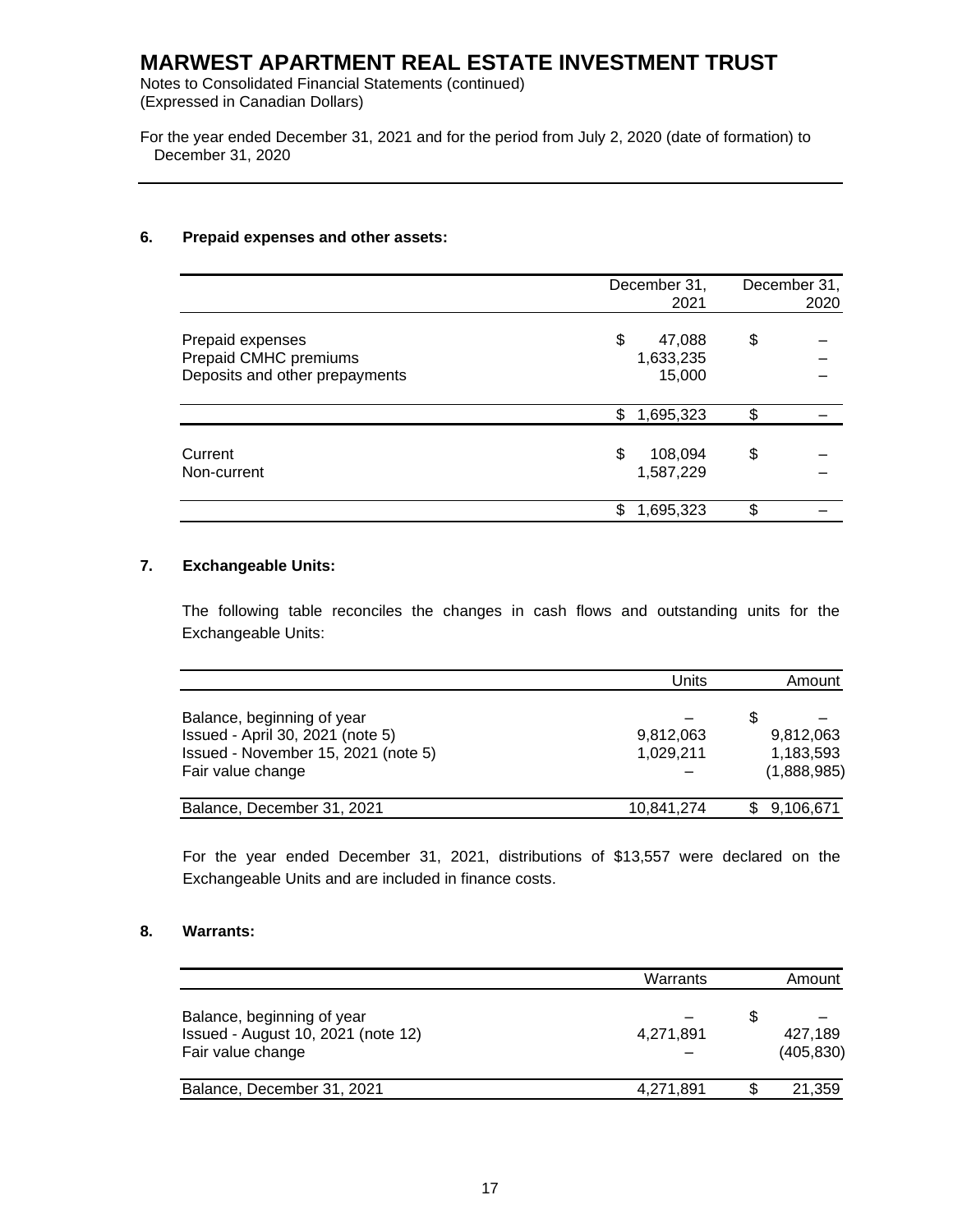Notes to Consolidated Financial Statements (continued) (Expressed in Canadian Dollars)

For the year ended December 31, 2021 and for the period from July 2, 2020 (date of formation) to December 31, 2020

#### **8. Warrants (continued):**

On August 10, 2021, 4,271,891 warrants were issued in connection with a short-form prospectus dated August 3, 2021 (note 12). Each warrant is exercisable for 12 months from the date of initial issuance. The value attributable to the warrants at the date of issuance was \$427,189. Transaction costs of \$65,692 were incurred on issuance of the warrants and are included in general and administrative expense. The fair value of the warrants at the date of issuance and at August 10, 2021 was determined using the Black-Scholes model. The key inputs at the date of grant were as follows: unit price of \$1.10, discount rate of 0.26 percent, expected term of 1 year and volatility of 31 percent. The key inputs at December 31, 2021 are as follows: unit price of \$0.84, discount rate of 0.75 percent, expected term of 0.608 year and volatility of 27 percent.

#### **9. Mortgages payable:**

|                                       | December 31, | December 31, |
|---------------------------------------|--------------|--------------|
|                                       | 2021         | 2020         |
| Mortgages                             | \$65,197,705 | \$           |
| Unamortized mark-to-market adjustment | 402,176      |              |
| Unamortized deferred financing costs  | (53, 428)    |              |
| Total mortgages                       | \$65,546,453 | \$           |
|                                       |              |              |
|                                       |              |              |

|                        | December 31,<br>2021      | December 31,<br>2020 |
|------------------------|---------------------------|----------------------|
| Current<br>Non-current | \$1,555,985<br>63,990,468 | \$                   |
|                        | \$65,546,453              | \$                   |

Mortgages are secured by investment properties, bear interest at a weighted average contractual interest rate of 2.82 percent and mature at various dates from 2023-2031. The mortgages are guaranteed, on a joint and several basis, MAR REIT GP Ltd. , MAR REIT L.P., the REIT and by certain unitholders, as well as personal guarantees by individuals who control certain unitholders.

The fair value of the REIT's mortgages payable is calculated based on current market rates plus risk-adjusted spreads on discounted cash flows and therefore is a level 2 fair value measurement. At December 31, 2021, the fair value of mortgages was \$66,543,191.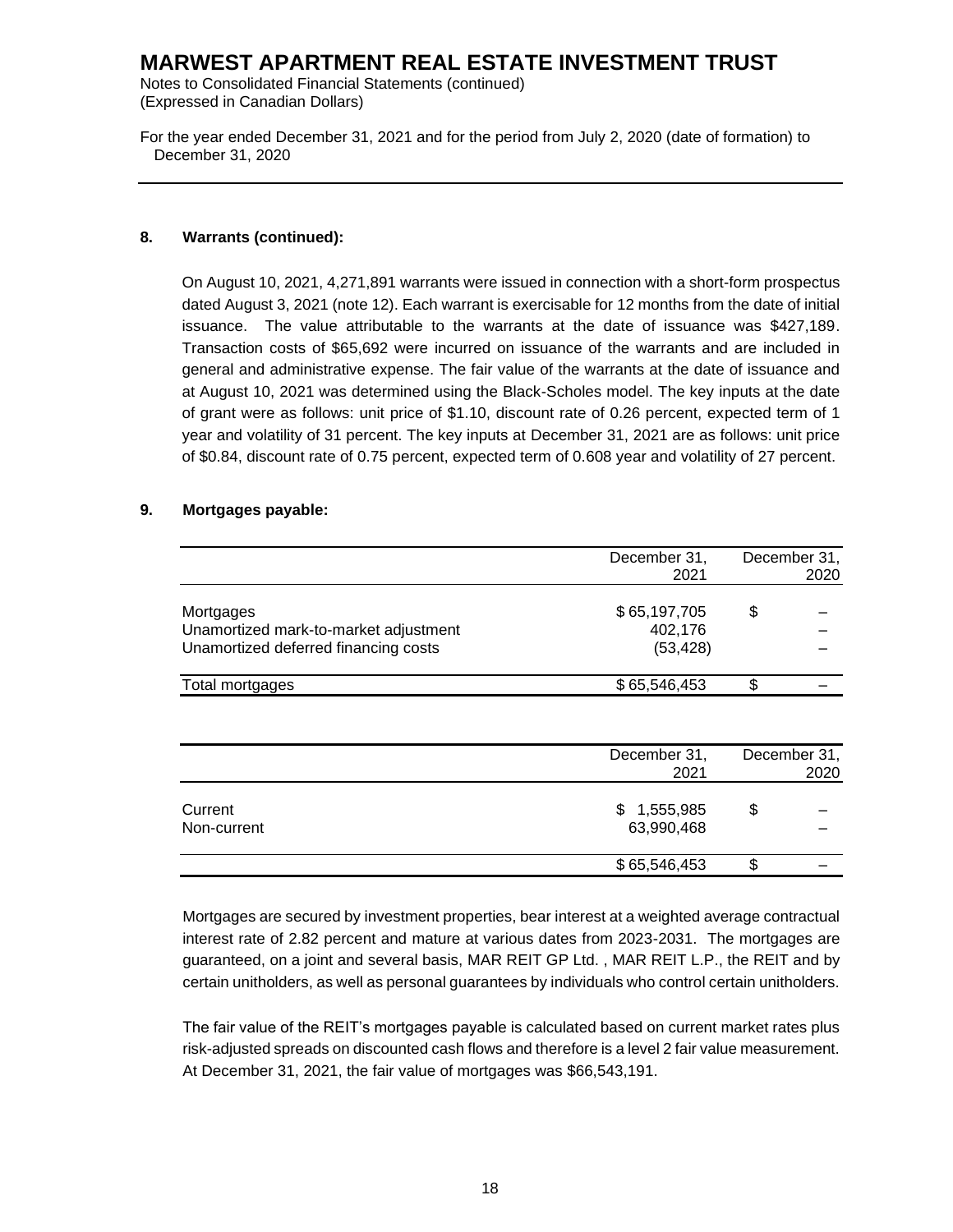Notes to Consolidated Financial Statements (continued) (Expressed in Canadian Dollars)

For the year ended December 31, 2021 and for the period from July 2, 2020 (date of formation) to December 31, 2020

#### **9. Mortgages payable (continued):**

The mortgages payable balances at December 31, 2021, excluding unamortized mark-to-market adjustments and unamortized deferred financing costs, are due as follows:

| 2022<br>\$          | 1,349,133  |
|---------------------|------------|
| 2023                | 13,544,958 |
| 2024                | 6,997,855  |
| 2025                | 999,860    |
| 2026                | 1,022,230  |
| 2027 and thereafter | 41,283,669 |
|                     |            |
| S                   | 65,197,705 |

The following table reconciles the changes in cash flows for the mortgages payable:

|                                                      | Promissory<br>notes | Mortgages    | Unamortized<br>mark-to-market<br>adiustments | Unamortized<br>deferred<br>financing costs |    | 2021<br>Total           |
|------------------------------------------------------|---------------------|--------------|----------------------------------------------|--------------------------------------------|----|-------------------------|
| Balance, beginning of year<br>Assumed on acquisition | \$                  | \$           | \$                                           | \$                                         | \$ |                         |
| (note 5)<br>Deferred financing costs                 | 1.200.000           | 65.857.499   | 531,847                                      | (68, 333)                                  |    | 67,589,346<br>(68, 333) |
| Repayments<br>Deferred financing amortization        | (1,200,000)         | (659, 794)   |                                              | 14.905                                     |    | (1,859,794)<br>14,905   |
| Amortization of mark-to<br>market adjustment         |                     |              | (129, 671)                                   |                                            |    | (129, 671)              |
| Balance, end of year                                 | \$                  | \$65,197,705 | \$<br>402.176                                | \$<br>(53, 428)                            | S  | 65,546,453              |

#### **10. Related party transactions:**

In the normal course of operations, the REIT enters into various transactions with related parties.

On April 30, 2021, the REIT and Marwest Asset Management Inc. ("MAM" or the "Manager") entered into an Asset Management and Property Management Agreement (the "Agreement") with a term of ten years, with automatic renewal periods for further five-year terms unless terminated in accordance with the Agreement. Under the terms of the Agreement, MAM as the REIT's manager provides the REIT with the strategic, administrative, property management, leasing, acquisition, financing, development and construction management services necessary to manage the strategy, day-to-day operations and assets of the REIT.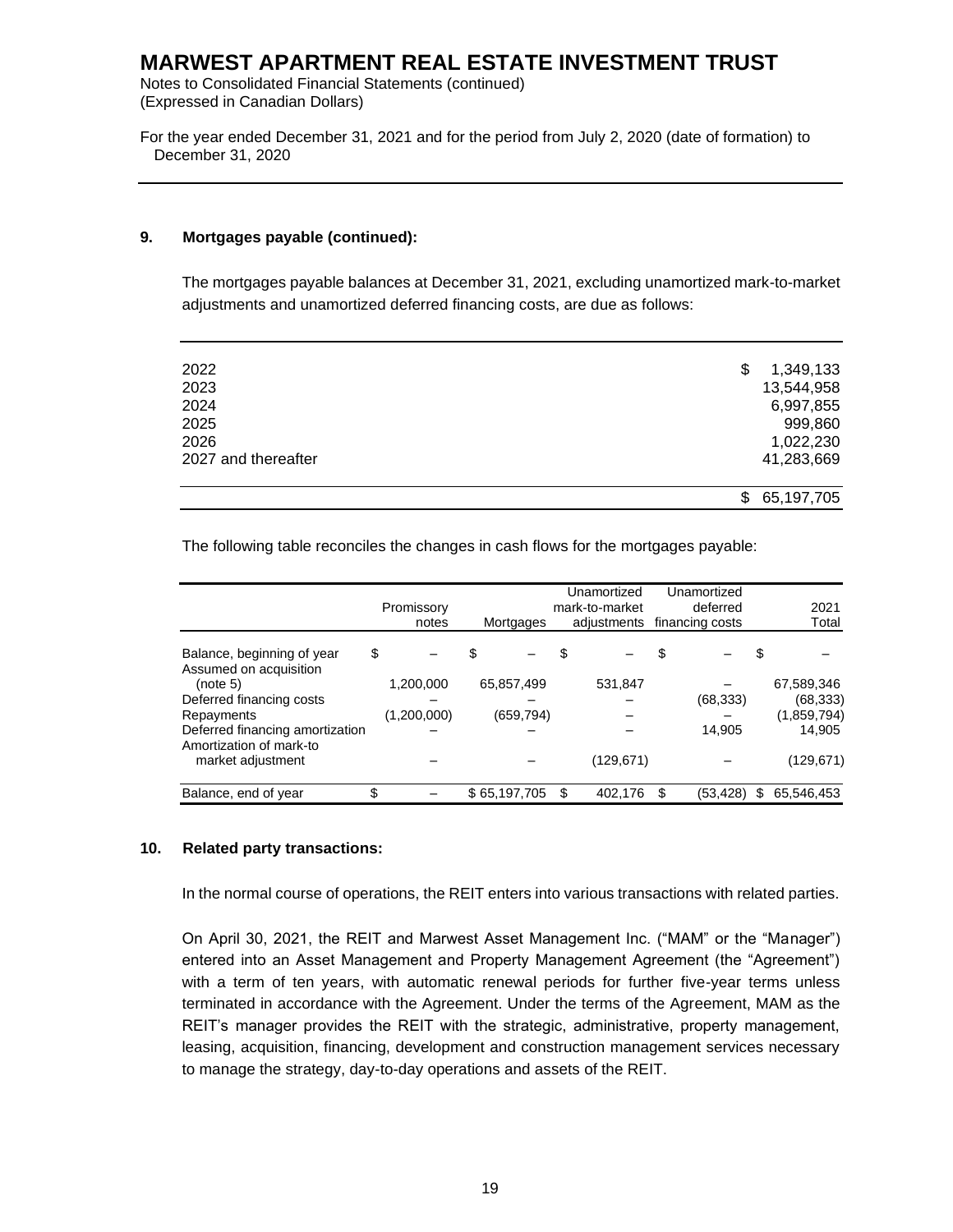Notes to Consolidated Financial Statements (continued) (Expressed in Canadian Dollars)

For the year ended December 31, 2021 and for the period from July 2, 2020 (date of formation) to December 31, 2020

#### **10. Related party transactions (continued):**

On April 30, 2021, the Manager entered into a sub management agreement with Marwest Management Canada Ltd., a company under common control, to perform the property management functions of the Agreement.

The Agreement provides for the following fees:

| <b>Type</b>                          | <b>Basis</b>                     |
|--------------------------------------|----------------------------------|
| Base asset management <sup>1</sup>   | 0.25 percent of gross book value |
| Property management                  | 4 percent of gross receipts      |
| Acquisition <sup>2</sup>             | variable                         |
| Construction management <sup>3</sup> | variable                         |

1 Gross book value is defined as the greater of (a) the value of the assets of the REIT as shown on its then most recent consolidated statement of financial position; and (b) the historical cost of the investment properties, plus (i) the carrying value of cash and cash equivalents; (ii) the carrying value of mortgages receivable; and (iii) the historical cost of other assets and investments used in operations.

2 Acquisition fees are 1 percent on the first \$100 million of acquisitions; 0.75 percent on the next \$100 million of acquisition and 0.50 percent for acquisitions in excess of \$200 million in a fiscal year.

3 Construction management fees are 5 percent on the first \$1 million of all hard construction costs incurred on each capital project and 4 percent on the all hard construction costs above \$1 million on each capital project.

The asset management fee is payable in cash or, at the election of the Manager, up to 50 percent of each payment in Trust Units based upon the 20-day period ending on the trading day prior to the payment date (the "Management Fee Units" [note 13]). The Manager has waived the asset management fee until January 1, 2022.

Commencing for the Fiscal Year ended December 31, 2023, the Manager can earn an Incentive Fee equal to 15 percent of the REIT's adjusted funds from operations as defined in the Agreement per unit ("AFFO Per Unit") in excess of the AFFO Per Unit determined as at December 31 of the prior fiscal year, provided that the maximum Incentive Fee that may be paid in any fiscal year is 100 percent of the base asset management described above. The Incentive Fee is payable in cash or, at the election of the Manager, up to 50 percent of each payment in Trust Units based upon the 20-day period ending on the trading day prior to the payment date (the "Management Fee Units" [note 13]).

The Agreement also provides for the Manager to be reimbursed by the REIT for actual out of pocket costs and expenses incurred by the Manager in connection with performance of the services described in the Agreement including caretakers, janitors and other personnel devoted to specific investment properties.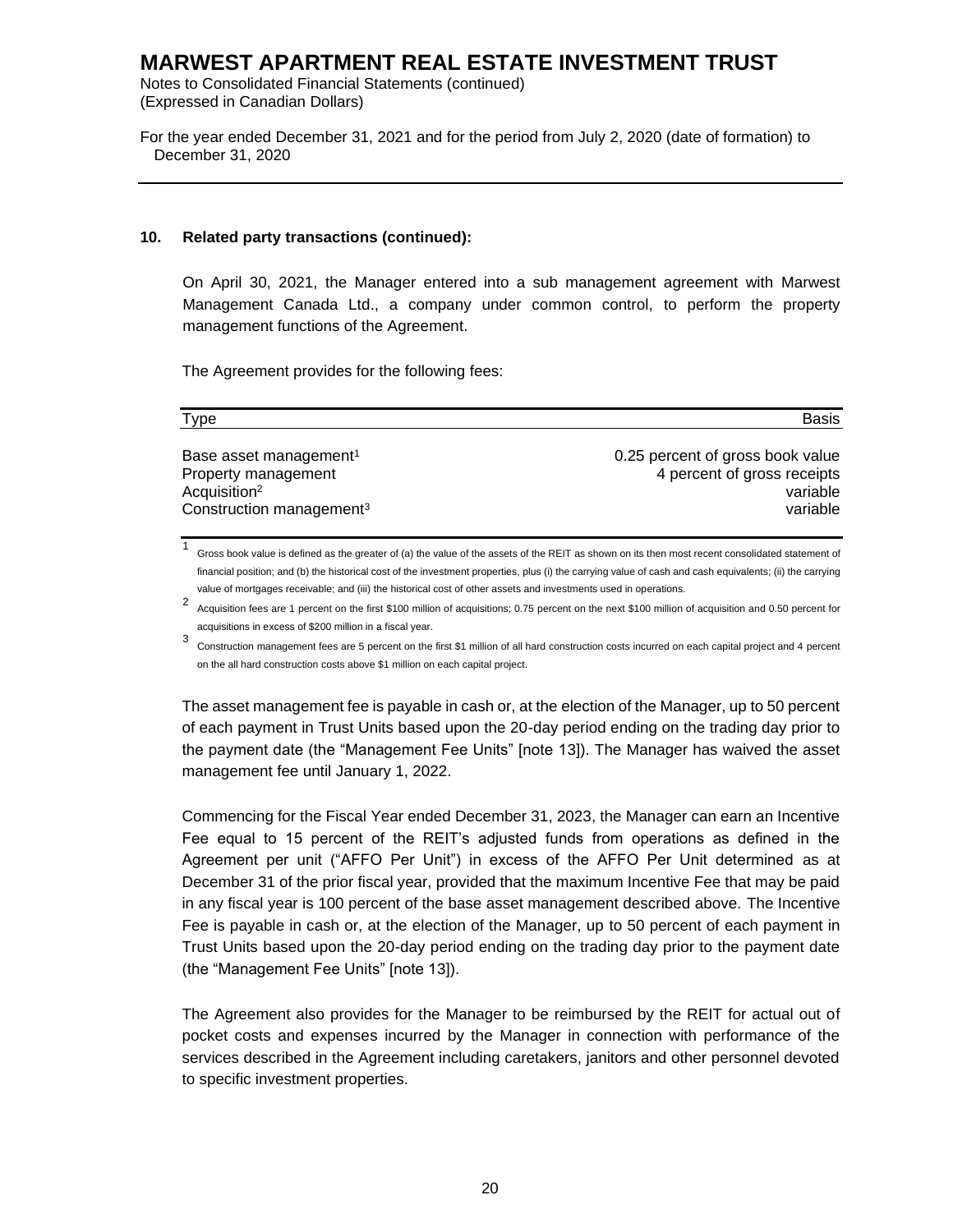Notes to Consolidated Financial Statements (continued) (Expressed in Canadian Dollars)

For the year ended December 31, 2021 and for the period from July 2, 2020 (date of formation) to December 31, 2020

#### **10. Related party transactions (continued):**

In addition to the related party transactions disclosed elsewhere in these consolidated financial statements, related party transactions include:

|                                                  |   | Year ended,<br>December 31,<br>2021 | Period ended,<br>December 31,<br>2020 |  |  |
|--------------------------------------------------|---|-------------------------------------|---------------------------------------|--|--|
| Property management fees<br>Salary reimbursement | S | 141,386<br>91,588                   | \$                                    |  |  |
|                                                  | c | 232.974                             |                                       |  |  |

As at July 2, 2020, the REIT issued 800,000 Trust Units to certain seed unitholders, including Trustees, Officers and related parties of the REIT, at \$0.25 per Trust Unit for gross proceeds of \$200,000.

On April 30, 2021, in conjunction with the qualifying transaction acquisition, described in note 5, the REIT issued 4,006,308 Exchangeable Units and 168,965 Trust Units to related parties of the Manager. On November 15, 2021, in conjunction with the Element acquisition, described in note 5, the REIT issued 1,029,211 Exchangeable Units to related parties of the Manager.

The board of trustees were issued \$58,955 in deferred units during the year ended December 31, 2021 at a price of \$1.10 per unit (note 13). The Trustees were also remunerated \$1,000 per board meeting subsequent to the completion of the qualifying transaction on April 30, 2021, for a total of \$10,047 to date.

#### **11. Accounts payable and accrued liabilities:**

|                                                | December 31,<br>2021    | December 31,<br>2020 |
|------------------------------------------------|-------------------------|----------------------|
| Accounts payable<br><b>Accrued liabilities</b> | \$<br>64,754<br>330,964 | \$<br>15,383         |
|                                                | \$<br>395,718           | \$<br>15,383         |
| Current<br>Non-current                         | \$<br>395,718           | \$<br>15,383         |
|                                                | \$<br>395,718           | \$<br>15,383         |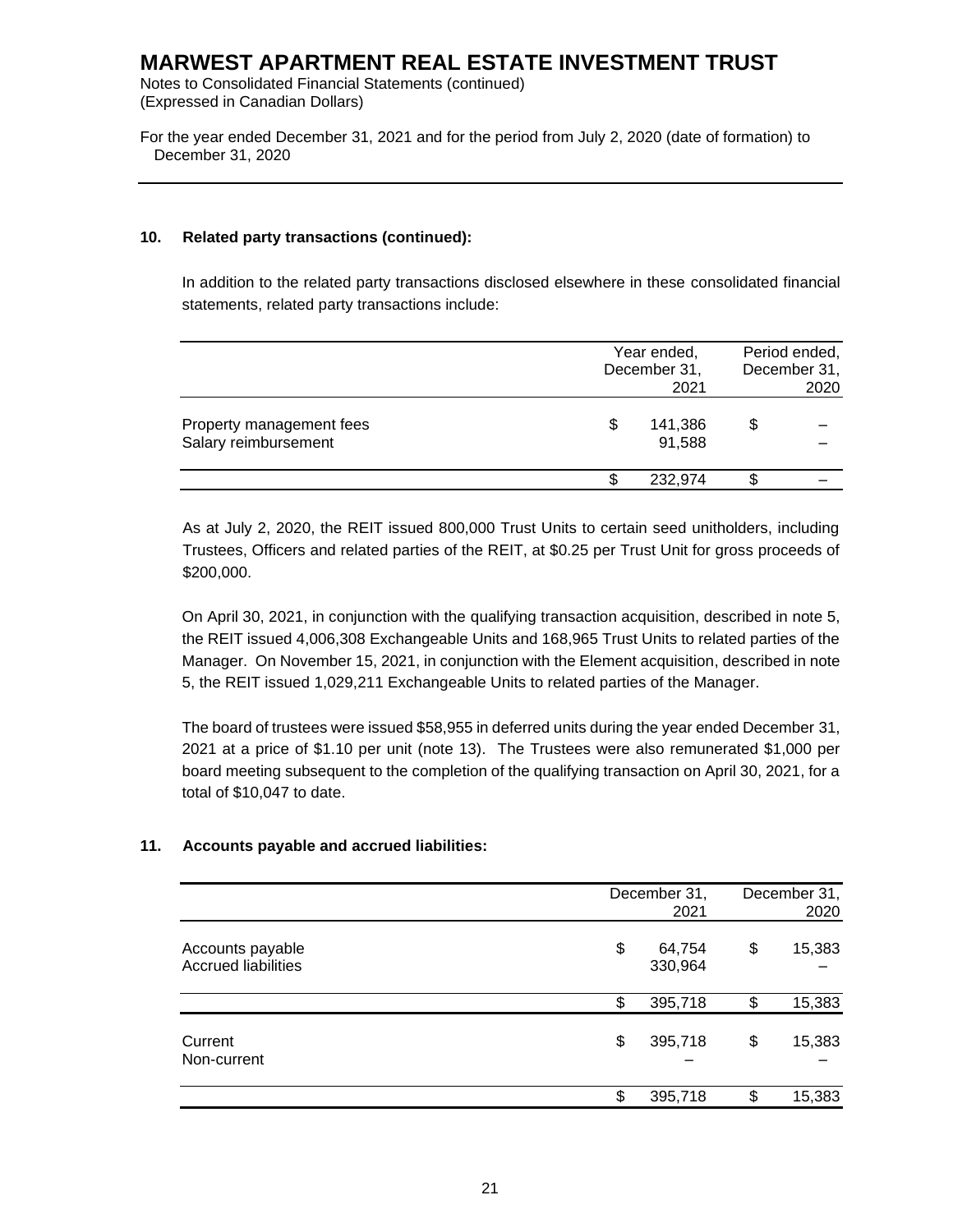Notes to Consolidated Financial Statements (continued) (Expressed in Canadian Dollars)

For the year ended December 31, 2021 and for the period from July 2, 2020 (date of formation) to December 31, 2020

#### **12. Unitholders' equity:**

(i) Authorized:

In accordance with the declaration of trust, the REIT may issue an unlimited number of Trust Units and Special Voting Units.

Each Trust Unit represents an equal undivided beneficial interest and voting right in the REIT and an equal interest in any distributions of the REIT. All Trust Units are of the same class with equal rights and restrictions.

Each Special Voting Unit has no economic entitlement in the Trust or in the distributions or assets of the Trust, but shall entitle the holder to one vote at any meeting of the Unitholders. Special Voting Units shall attach to exchangeable securities (if any) or deferred Trust Units (if any) and are not transferrable from the exchangeable securities to which they are attached. Upon exchange or surrender of an exchangeable security for a Trust Unit, the Special Voting Unit attached to such exchangeable security will automatically be redeemed and cancelled for no consideration.

(ii) Issued:

| .                                                                                                                                |                 |     |           |
|----------------------------------------------------------------------------------------------------------------------------------|-----------------|-----|-----------|
|                                                                                                                                  | Number of units |     | Amount    |
| Issued and outstanding units, at July 2, 2020                                                                                    |                 | \$  |           |
| July 2, 2020 - issuance of Trust Units on formation<br>September 22, 2020 - issuance of Trust Units                              | 800,000         |     | 200,000   |
| on initial public offering, net of issue costs                                                                                   | 1,000,000       |     | 358,793   |
| Issued and outstanding units, at December 31, 2020                                                                               | 1,800,000       | \$  | 558,793   |
| April 30, 2021 - issuance of Trust Units from<br>private placement, net of issue costs                                           | 1.000.000       | \$  | 813.297   |
| April 30, 2021 - issuance of Trust Units on<br>qualifying transaction (note 5)<br>August 10, 2021 - issuance of Trust Units from | 1,759,673       |     | 1,759,673 |
| public offering, net of issue costs                                                                                              | 4,271,891       |     | 3,659,587 |
| Issued and outstanding units, at December 31, 2021                                                                               | 8,831,564       | \$. | 6,791,350 |

#### Trust units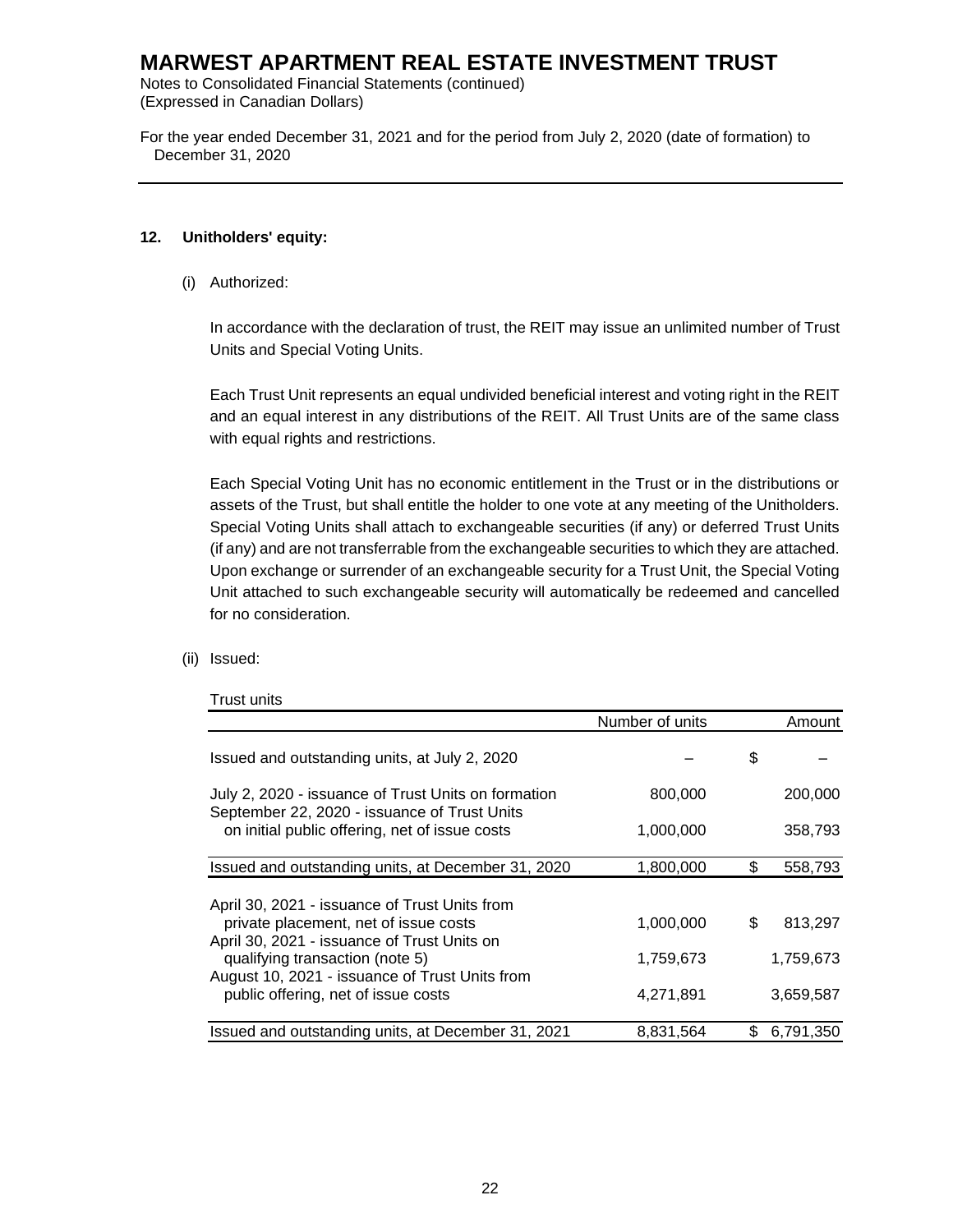Notes to Consolidated Financial Statements (continued) (Expressed in Canadian Dollars)

For the year ended December 31, 2021 and for the period from July 2, 2020 (date of formation) to December 31, 2020

#### **12. Unitholders' equity (continued):**

(ii) Issued (continued):

Special voting units

|                                                    | Number of units | Amount |
|----------------------------------------------------|-----------------|--------|
| Issued and outstanding units, at December 31, 2020 |                 | \$     |
| Issued on April 30, 2021 (note 5)                  | 9,812,063       |        |
| Issued on September 30, 2021 (note 13)             | 31,371          |        |
| Issued on November 15, 2021 (note 5)               | 1,029,211       |        |
| Issued on December 31, 2021 (note 13)              | 22,224          |        |
| Issued and outstanding units, at December 31, 2021 | 10,894,869      |        |
|                                                    |                 |        |

On July 2, 2020 (date of formation) the REIT issued 800,000 Trust Units at a price of \$0.25 per Trust Unit for gross proceeds of \$200,000 in cash.

On September 22, 2020, the Trust issued 1,000,000 Trust Units at a price of \$0.50 per Trust Unit, for gross proceeds of \$500,000, by way of an initial public offering pursuant to the policies of the TSX-V. The REIT paid the offering agent, Canaccord Genuity Corp. a commission of 10 percent of the gross proceeds of the offering. The Agent was reimbursed for certain Agent's expenses, including legal fees.

The REIT incurred unit issue costs of \$141,207 for the period ended December 31, 2020, which are included in Unitholders' equity.

On April 30, 2021, the REIT issued 1,000,000 Trust Units at a price of \$1.00 per Trust Unit, for gross proceeds of \$1,000,000, by way of brokered private placement. The REIT paid the offering agent, Canaccord Genuity Corp. a commission of 7 percent of the gross proceeds of the offering. The Agent was reimbursed for certain Agent's expenses including legal fees.

Additionally, 1,590,708 and 168,965 Trust units were issued at a price of \$1.00 per Trust Unit, in exchange for the Marwest Apartments I L.P. and Marwest Apartments VII L.P. partnership units respectively (note 5).

On August 10, 2021, the REIT issued 4,271,891 Trust Units in connection with a short-form prospectus dated August 3, 2021. Each Trust Unit was issued with a warrant attached, whereby the warrant holder may purchase one Trust Unit for each warrant held at a price of \$1.20 per Trust Unit. The warrant is exercisable for 12 months from the date of initial issuance. Each Trust Unit with the warrant attached was issued at \$1.10 for gross proceeds of \$4,699,080 of which \$427,189 is attributable to the warrant and \$4,271,891 attributable to Trust Units.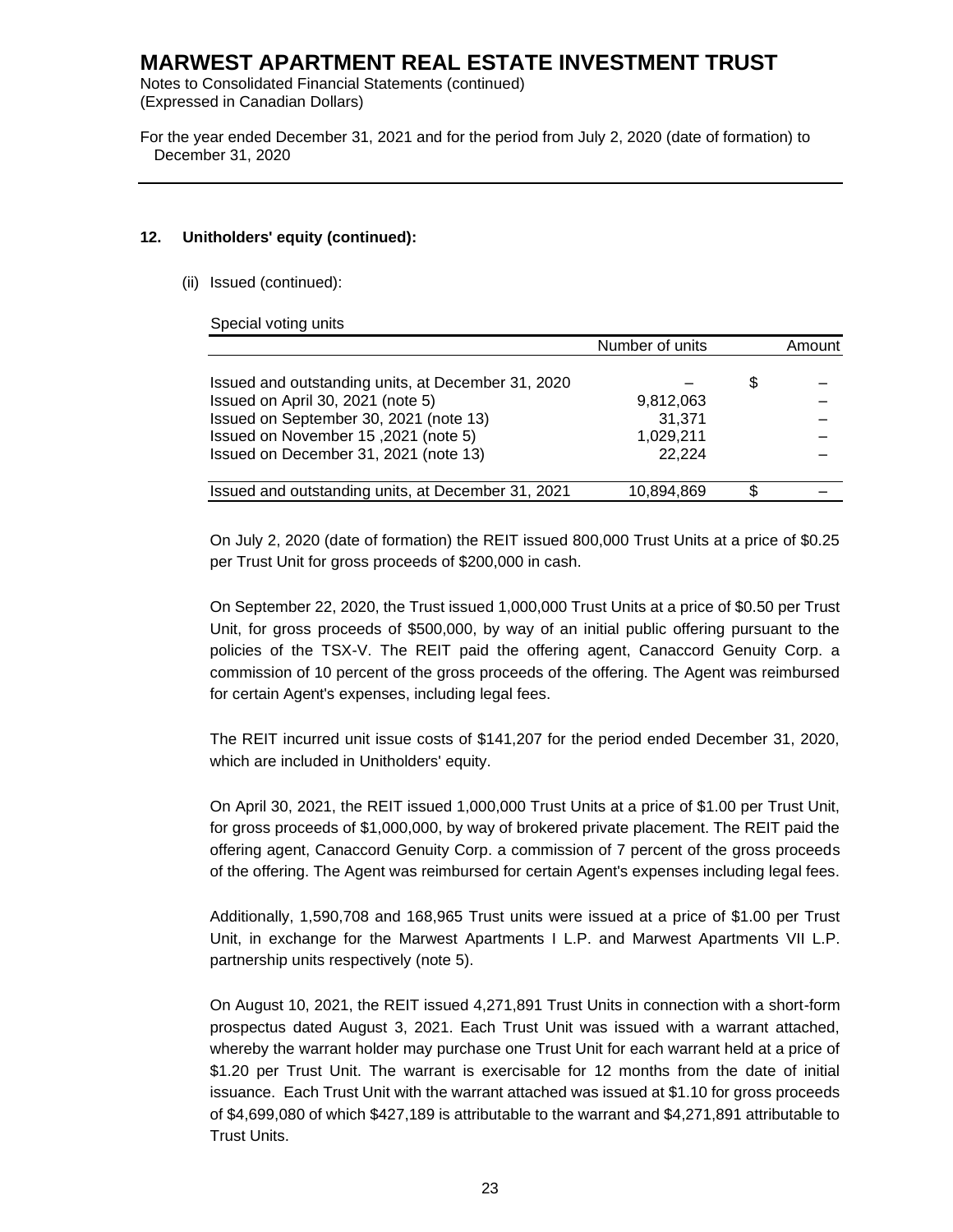Notes to Consolidated Financial Statements (continued) (Expressed in Canadian Dollars)

For the year ended December 31, 2021 and for the period from July 2, 2020 (date of formation) to December 31, 2020

#### **12. Unitholders' equity (continued):**

(ii) Issued (continued):

The REIT incurred unit issue costs of \$799,007 for the year ended December 31, 2021, which are included in unitholders' equity.

#### **13. Unit-based compensation:**

Under the REIT's Equity Incentive Plan, there may be grants of unit options, Restricted Units and Deferred Units, which are subject to certain restrictions. Under the Plan, the maximum number of Trust Units reserved for issuance of Restricted Units and Deferred Units may not exceed 10 percent of the issued and outstanding Trust Units and Exchangeable Units as at the effective date. The maximum number of Trust Units underlying unit options may not exceed 10 percent of the issued and outstanding Trust Units and Exchangeable Units on the grant date less (i) the numbers of Trust Units reserved for issuance of Restricted Units and Deferred Units; and ii) the remaining fixed number of Management Fee Units (note 10) reserved for issuance to the Manager. No unit options may be granted if on the grant date the total number of Trust Units reserved for issuance of Restricted Units and Management Fee Units exceeds 20 percent of the issued and outstanding Trust Units on the grant date.

As at and for the year ended December 31, 2021, no Restricted Units or unit options have been granted under the Plan. During the year ended December 31, 2021, the following Deferred Units were issued:

|                                                           | Units  |    | Amount              |
|-----------------------------------------------------------|--------|----|---------------------|
| Balance, beginning of year<br>Issued<br>Fair value change | 53,595 | \$ | 58,955<br>(13, 935) |
| Balance, December 31, 2021                                | 53,595 | ъD | 45,020              |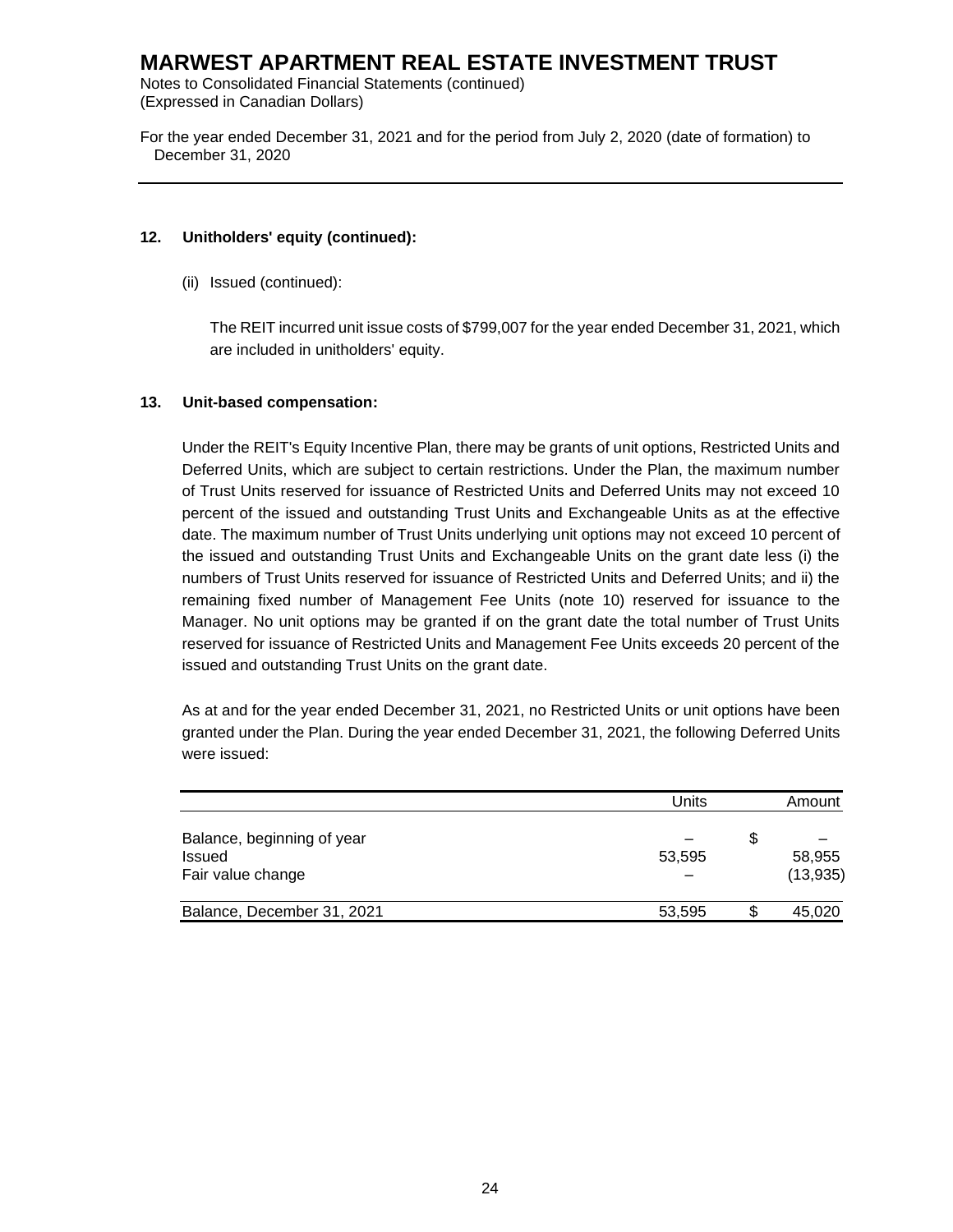Notes to Consolidated Financial Statements (continued) (Expressed in Canadian Dollars)

For the year ended December 31, 2021 and for the period from July 2, 2020 (date of formation) to December 31, 2020

#### **14. Revenue from investment properties:**

The components of revenue from investment properties are as follows:

|                                                     | Year ended,<br>December 31,<br>2021 |   | Period ended,<br>December 31,<br>2020 |
|-----------------------------------------------------|-------------------------------------|---|---------------------------------------|
| Basic rent<br>Property operating expense recoveries | 2,636,806<br>703,040                | S |                                       |
|                                                     | 3,339,846                           |   |                                       |

Future minimum rents receivable under non-cancellable operating leases as at December 31, 2021 are as follows:

| Within 1 year<br>Year <sub>2</sub> | \$3,127,575<br>275,212 |
|------------------------------------|------------------------|
|                                    | \$3,402,787            |

#### **15. Finance costs:**

Finance costs are comprised of the following:

|                                                                                                                                                                                                                | Year ended,<br>December 31,<br>2021                                  | Period ended,<br>December 31,<br>2020 |
|----------------------------------------------------------------------------------------------------------------------------------------------------------------------------------------------------------------|----------------------------------------------------------------------|---------------------------------------|
| Interest expense on mortgages<br>Amortization of financing charges<br>Amortization of CMHC fees<br>Amortization of mark-to-market adjustments<br>Distribution on Exchangeable Class B Units<br>Interest income | \$<br>862,002<br>14,905<br>21,948<br>(129, 671)<br>13,557<br>(8,674) | \$                                    |
| Finance costs                                                                                                                                                                                                  | 774.067                                                              | \$                                    |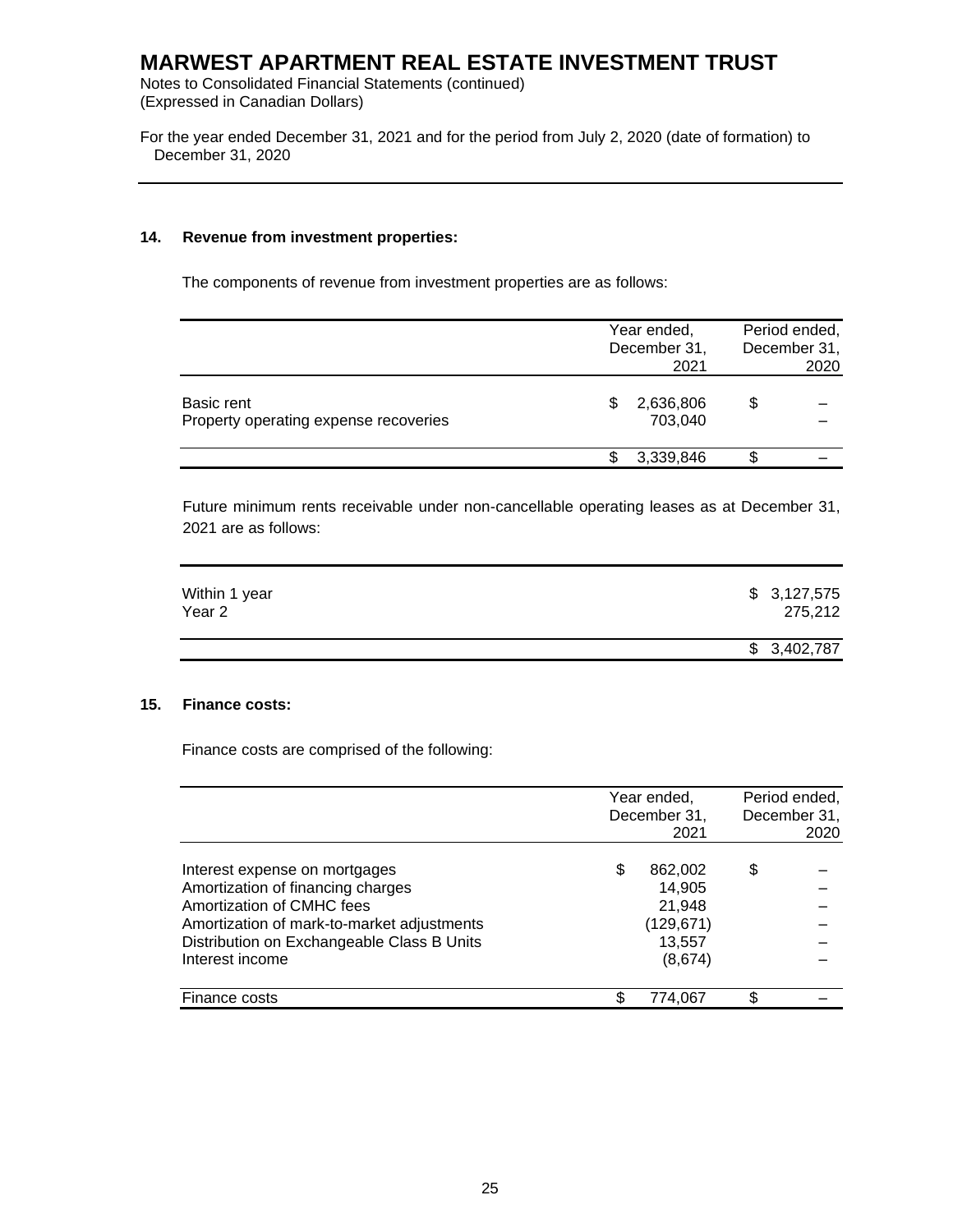Notes to Consolidated Financial Statements (continued) (Expressed in Canadian Dollars)

For the year ended December 31, 2021 and for the period from July 2, 2020 (date of formation) to December 31, 2020

#### **16. Changes in non-cash working capital:**

Changes in non-cash balances included in the statement of cash flows are comprised as follows:

|                                                                                                                                            | Year ended<br>December 31,<br>2021                |    | July 2, 2020 to<br>December 31,<br>2020 |
|--------------------------------------------------------------------------------------------------------------------------------------------|---------------------------------------------------|----|-----------------------------------------|
| Accounts receivable<br>Prepaid expenses and other assets<br>Accounts payable and accrued liabilities<br>Security deposits and prepaid rent | \$<br>41,093<br>12,571<br>(163, 997)<br>(15, 945) | \$ | 15,383                                  |
|                                                                                                                                            | (126.278)                                         | S  | 15,383                                  |

#### **17. Capital management:**

The REIT's objective when managing capital is to safeguard the ability to continue as a going concern, to ensure compliance with the REIT's Declaration of Trust and to generate sufficient capital to be able to identify, evaluate and then acquire a direct or indirect interest in future properties and to provide unitholders with a stable distribution. Management monitors compliance with the Declaration of Trust as part of the overall management of the operations of the REIT and it is reviewed periodically by the Board of Trustees. The REIT's capital consists of Exchangeable Units, warrants, unit-based compensation, mortgages payable and unitholders equity. The REIT maintains or adjusts its capital structure by issuing Trust Units or debt, adjusting the amounts of distributions paid to Unitholders, returning capital to Unitholders, or reducing or increasing debt.

The REIT's declaration of trust permits the REIT to incur indebtedness of not more than 75 percent of the gross book value of the REIT once the gross book value reaches \$300,000,000. Trust Units and Exchangeable Units will not constitute indebtedness in this determination. The independent members of the Board of Trustees can elect to utilize the appraised value of assets and properties of the REIT in this determination instead of gross book value.

Gross book value as defined in the declaration of trust means, at any time, the greater of (a) the value of the assets of the REIT as shown on its then most recent statement of financial position; and (b) the historical cost of the investment properties, plus (i) the carrying value of cash and cash equivalents; (ii) the carrying value of mortgages receivable; and (iii) the historical cost of other assets and investments used in operations.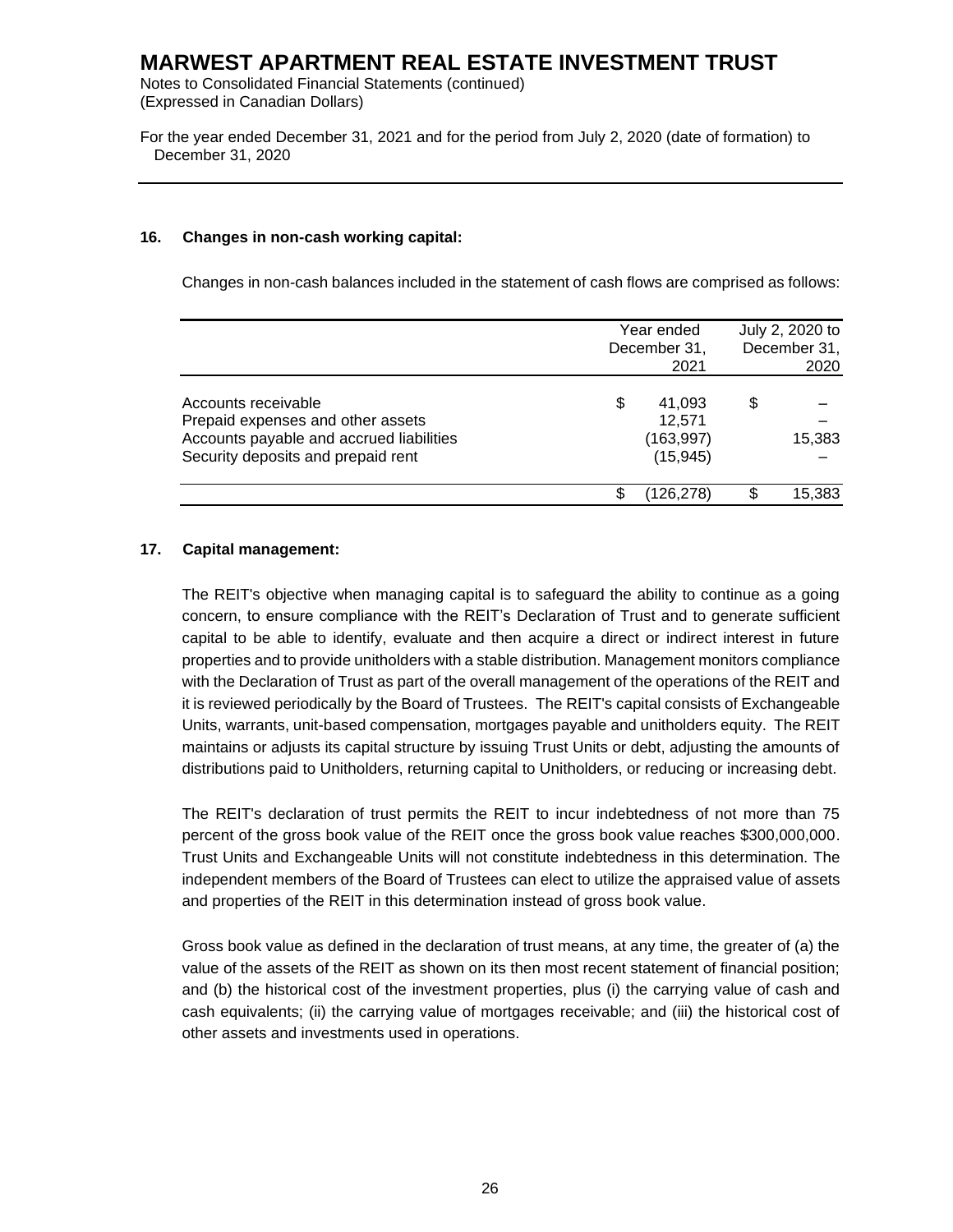Notes to Consolidated Financial Statements (continued) (Expressed in Canadian Dollars)

For the year ended December 31, 2021 and for the period from July 2, 2020 (date of formation) to December 31, 2020

#### **17. Capital management (continued):**

The components of the REIT's capital are set out in the table below:

|                                   | December 31,<br>2021 |    | December 31,<br>2020 |
|-----------------------------------|----------------------|----|----------------------|
|                                   |                      |    |                      |
| <b>Exchangeable Units</b>         | 9,106,671<br>S.      | \$ |                      |
| Warrants liability                | 21,359               |    |                      |
| Unit based compensation liability | 45,020               |    |                      |
| Mortgages payable                 | 65,546,453           |    |                      |
| Unitholders' equity               | 15,893,174           |    | 456,592              |
|                                   | \$90,612,677         | ß. | 456.592              |

#### **18. Fair values:**

The fair value of the REIT's accounts and other receivables, cash, accounts payable and accrued liabilities and security deposits approximate their carrying amounts due to the relatively short periods to maturity of these financial instruments.

The fair value measurement of investment properties is categorized as a Level 3 fair value based on the inputs to the valuation techniques used. The valuation methods used, and the key inputs are described in note 4. The fair value measurement of mortgages and loans payable are categorized as level 2 on the fair value hierarchy and is estimated at fair value based on the rates that could be obtained for similar debt instruments with similar terms and maturities. The fair value of the warrants is categorized as level 2 on the fair value hierarchy. The valuation method used for the warrants and the key inputs are described in note 8.

The fair value of Exchangeable Units and unit-based compensation is measured every period by reference to the traded value of units and is considered Level 1 in the fair value hierarchy.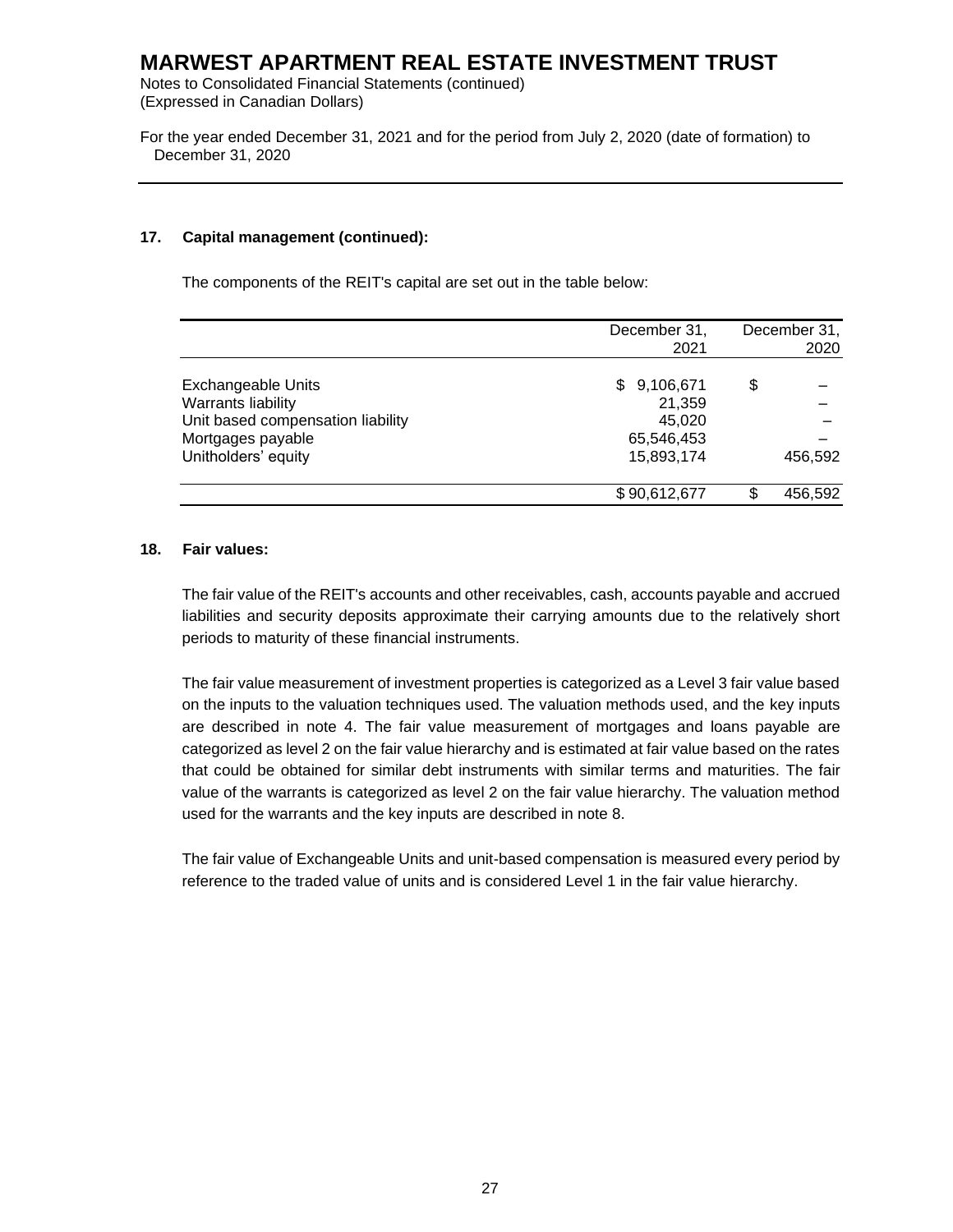Notes to Consolidated Financial Statements (continued) (Expressed in Canadian Dollars)

For the year ended December 31, 2021 and for the period from July 2, 2020 (date of formation) to December 31, 2020

#### **18. Fair values (continued):**

The following tables summarize the fair value measurements recognized on the consolidated statements of financial position or disclosed in the REIT's consolidated financial statements, categorized by fair value hierarchy:

|                                    |             |    |                    | Fair value |              |              |  |  |
|------------------------------------|-------------|----|--------------------|------------|--------------|--------------|--|--|
| December 31, 2021                  | <b>Note</b> |    | Carrying<br>amount | Level 1    | Level 2      | Level 3      |  |  |
| Assets:<br>Investment properties   | 4           | \$ | 85,495,008 \$      |            | \$           | \$85,495,008 |  |  |
| Liabilities:<br>Exchangeable Units |             |    | 9,106,671          | 9,106,671  |              |              |  |  |
| Warrants liability                 | 8           |    | 21.359             |            | 21,359       |              |  |  |
| Unit-based compensation liability  | 13          |    | 45.020             | 45.020     |              |              |  |  |
| Mortgages payable                  | 9           |    | 65.546.453         |            | 66.543.191   |              |  |  |
| <b>Total liabilities</b>           |             | \$ | 74,719,503         | 9,151,691  | \$66.564.550 | \$85,495,008 |  |  |

#### **19. Financial risk management:**

In the normal course of business, the REIT is exposed to a number of risks that can affect its operating performance. These risks and the actions taken to manage them are as follows:

(i) Market risk:

Market risk is the risk that the fair value of future cash flows of a financial instrument will fluctuate because of changes in market prices.

Market risk consists of interest rate risk, currency risk and other price risk.

Interest rate risk is the risk that changes in market interest rates will affect the REIT's financial instruments. As of December 31, 2021, the REIT's mortgages bore interest at fixed rates.

Management monitors anticipated interest rate changes and mitigates the negative impact of interest rate increases by locking in interest rates early where applicable.

The REIT's financial statement presentation currency is in Canadian dollars. Operations are located in Canada and the REIT has limited operational transactions in foreign-denominated currencies. As such, the REIT has no significant exposure to currency risk.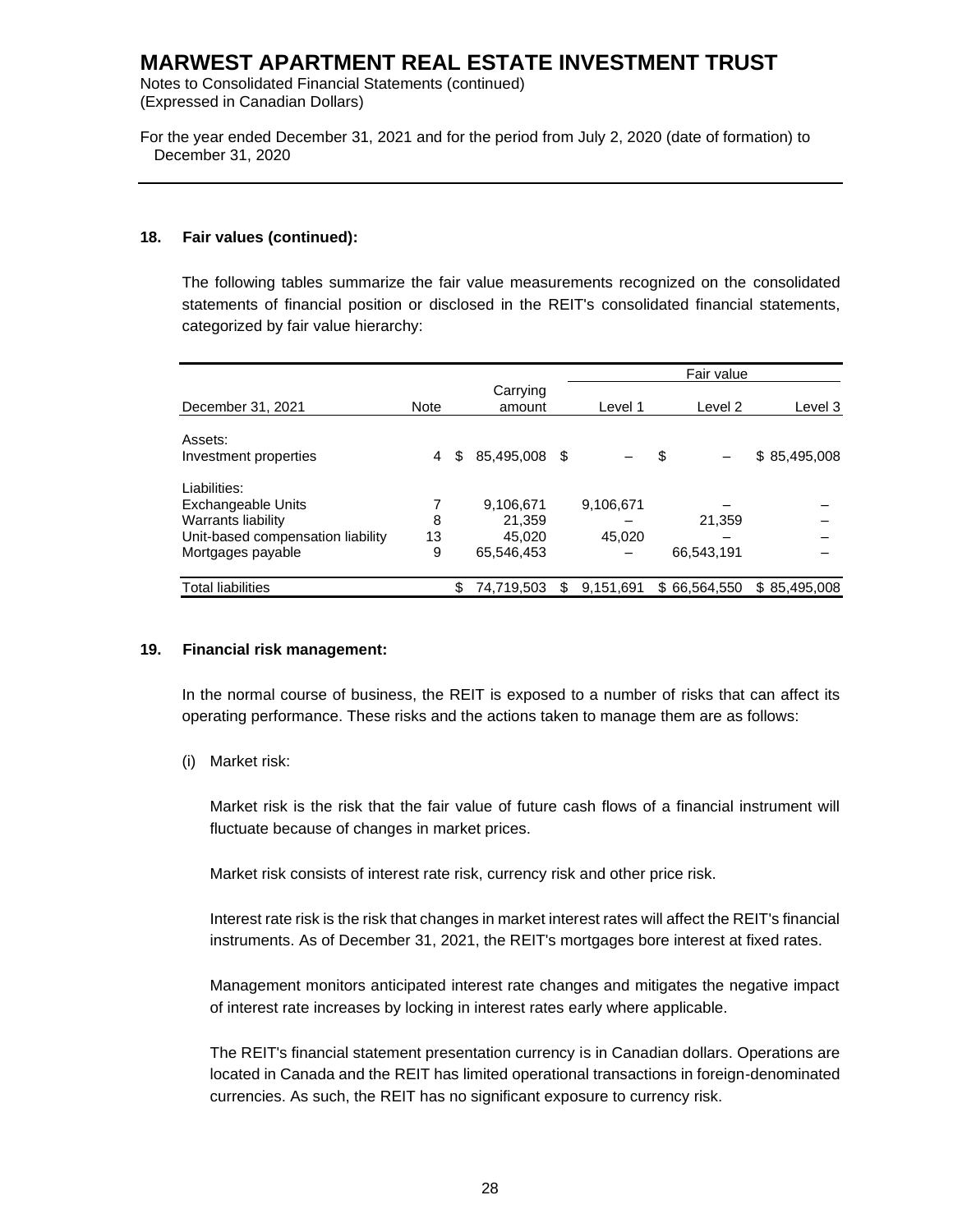Notes to Consolidated Financial Statements (continued) (Expressed in Canadian Dollars)

For the year ended December 31, 2021 and for the period from July 2, 2020 (date of formation) to December 31, 2020

#### **19. Financial risk management (continued):**

(i) Market risk (continued):

Other price risk is the risk of variability in fair value due to movements in equity prices or other market prices such as commodity prices and credit spreads.

The REIT is exposed to other price risk on its Exchangeable Units and warrants. A one percent change in the prevailing market price of the Trust Units as at December 31, 2021 would have a \$91,067 impact on the change in the fair value of the Exchangeable Units. A one percent change in the prevailing market price of the Trust Units as at December 31, 2021 would have a nominal impact on the fair value of the warrants.

(ii) Credit risk:

Credit risk is the risk that tenants may experience financial difficulty and be unable to fulfill their lease commitments. An allowance for impairment is taken for all expected credit losses.

Management mitigates this risk by carrying out appropriate due diligence on the prospective tenant and obtaining security deposits. Management monitors the collection of residential rent receivables on a regular basis with strict procedures that fall within the provincial regulations designed to minimize credit loss in the case of non-payment. The risk of exposure to credit risk is generally limited to the carrying amount of the financial statements.

The REIT's maximum exposure to credit risk is equivalent to the carrying value of each class of financial asset as separately presented in cash and accounts and other receivables.

Management assesses the impairment of tenant receivables on an individual basis and uses the simplified approach measure expected credit losses; this will be at the lifetime expected credit losses associated with the arrangement.

Management determines that an amount receivable is credit impaired based upon previous collection history, as well as forward looking information where available regarding economic trends in the tenant's industry and the region the tenant is in. Impairment losses are recognized in the consolidated interim statement of loss and comprehensive loss within investment properties operating expenses.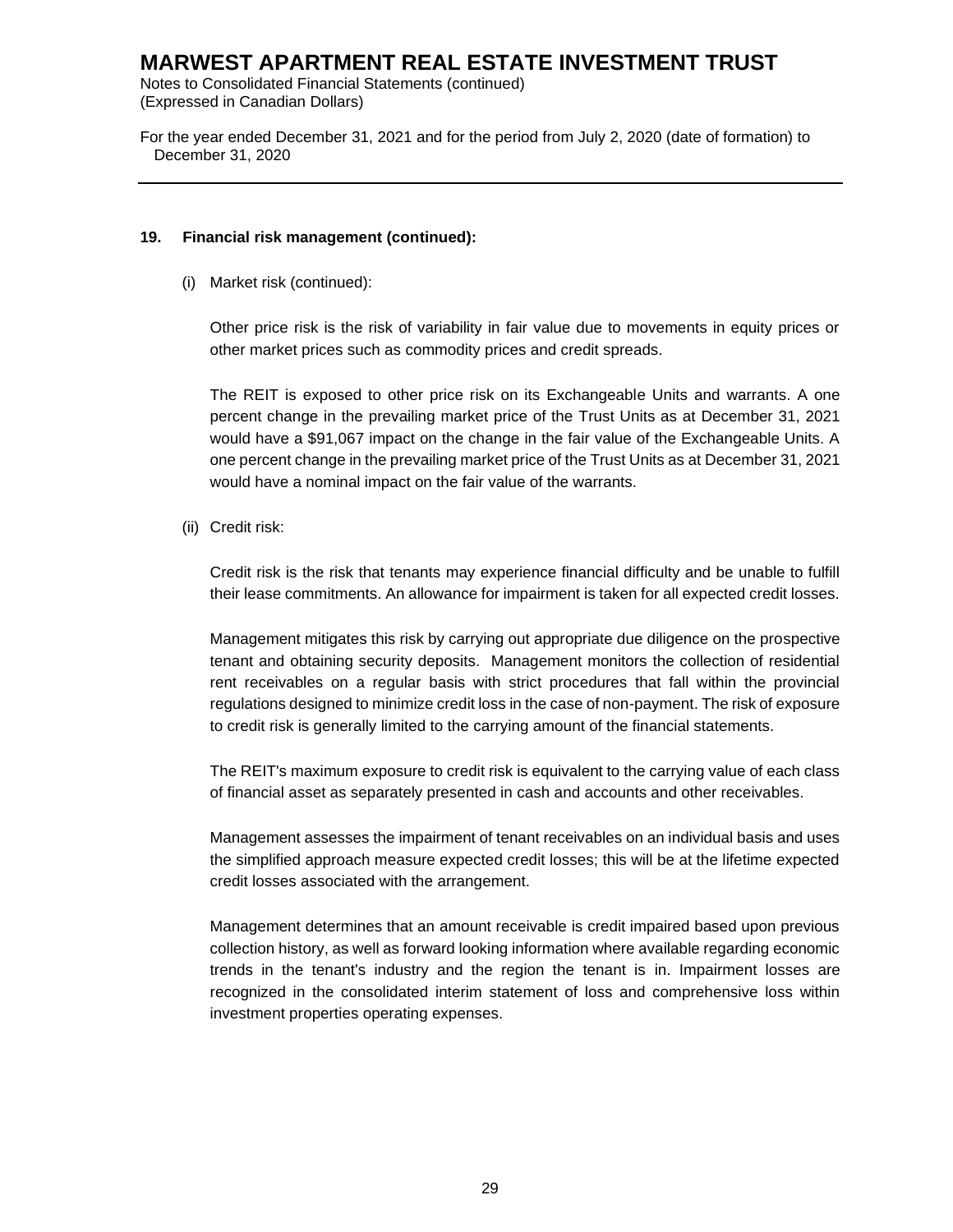Notes to Consolidated Financial Statements (continued) (Expressed in Canadian Dollars)

For the year ended December 31, 2021 and for the period from July 2, 2020 (date of formation) to December 31, 2020

#### **19. Financial risk management (continued):**

(iii) Liquidity risk:

Liquidity risk is the risk that the REIT will not be able to meet its financial obligations as they become due. The REIT manages this risk by ensuring it has sufficient cash on hand to meet obligations as they come due by forecasting cash flows from operations, cash required for investing activities and cash from financing activities.

An analysis of the contractual cash flows at December 31, 2021 associated with the REIT's material financial liabilities is set out below:

|                                                                  |    | Year 1                 | Year 2                    |    | Year 3                 |   | Year 4               | Year 5 and<br>thereafter  | Total                      |
|------------------------------------------------------------------|----|------------------------|---------------------------|----|------------------------|---|----------------------|---------------------------|----------------------------|
| Mortgages and loans<br>payable<br>Interest obligation            | \$ | 1,349,133<br>1,810,715 | \$13,544,958<br>1,692,917 | S. | 6,997,855<br>1,067,677 | S | 999.860<br>1,028,376 | \$42,305,899<br>4.879.322 | \$65,197,705<br>10,479,007 |
| Accounts payable and<br>accrued liabilities<br>Security deposits |    | 395,718<br>396,198     | 15,283                    |    |                        |   |                      |                           | 395,718<br>411,481         |
|                                                                  | S. | 3,951,764              | \$15,253,158              |    | 8,065,532              |   | 2,028,236            | \$47,185,221              | \$76,483,911               |

#### **20. Income taxes:**

The Act contains legislation affecting the tax treatment of specified investment flow-through (SIFT) trusts which include publicly-listed income trusts (the "SIFT Rules"). Under the SIFT Rules, certain distributions from a SIFT are not deductible in computing a SIFT's taxable income, and the SIFT is subject to tax on such distributions at a rate that is substantially equivalent to the general tax rate applicable to a Canadian corporation.

However, distributions paid by a SIFT as returns of capital are generally not subject to tax. The SIFT Rules do not apply to a real estate investment trust that meets prescribed conditions relating to the nature of its assets and revenue (the "REIT Conditions"). Instead, a real estate investment trust that meets the REIT Conditions is not liable to pay Canadian Income taxes provided that its taxable income is fully distributed to unitholders during the period.

The REIT has reviewed the SIFT Rules and has assessed their application to the REIT's assets and revenues. While there are uncertainties in the interpretation and application of the SIFT Rules, the REIT believes that it has met the REIT Conditions for the Year ended December 31, 2021, and accordingly is not subject to current income taxes in Canada. Accordingly, no provision for current income taxes payable is required.